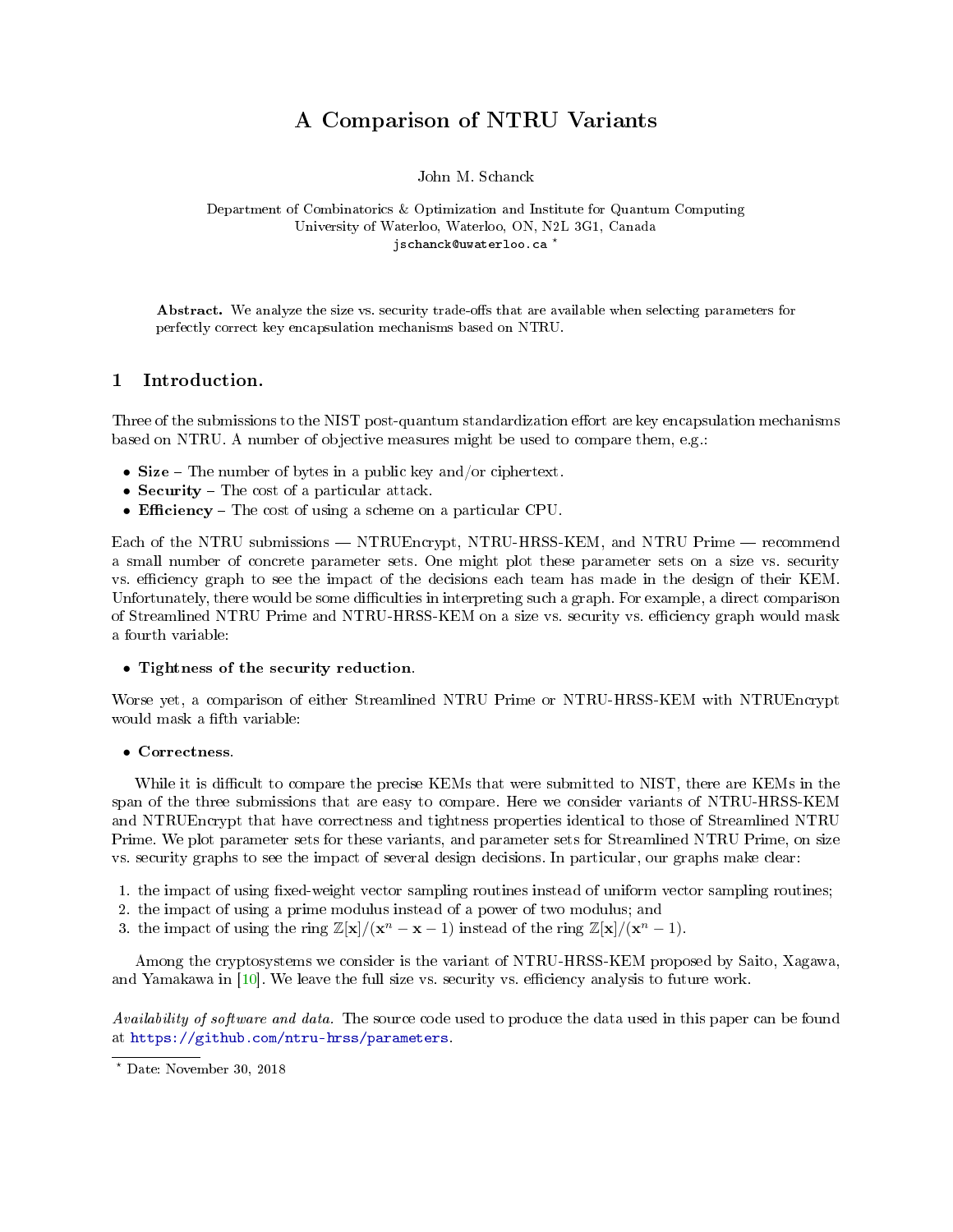<span id="page-1-5"></span>Acknowledgements. Thanks to Keito Xagawa for discussions related to Section [5.1.](#page-7-0) Thanks to Daniel J. Bernstein for providing the motivation to create size vs. security graphs (in [\[2\]](#page-10-1)).

Outline of this document. General background on NTRU is provided in Section [2.](#page-1-0) Public key encryption schemes based on NTRU-HRSS are described in Section [3.](#page-3-0) Public key encryption schemes based on NTRU-HPS are described in Section [4.](#page-5-0) IND-CCA2 KEMs are described in Section [5.](#page-6-0) Our size vs. security graphs are described in Section [6.](#page-8-0) Figures [9](#page-11-0) and [10](#page-12-0) are size vs. security graphs for the NTRUEncrypt and NTRU-HRSS-KEM variants. The same data is plotted against Streamlined NTRU Prime parameter sets in Figures [11](#page-13-0) and [12.](#page-14-0) We conclude with some remarks on specific parameter sets in Section [7.](#page-9-0)

# <span id="page-1-0"></span>2 Preliminaries.

*Notation.* We denote the *n*-th cyclotomic polynomial by  $\Phi_n$ . Note that  $\Phi_1 = \mathbf{x} - 1$  and if *n* is prime then  $\pmb{\Phi}_n = \mathbf{x}^{n-1} + \mathbf{x}^{n-2} + \cdots + 1$  and  $\pmb{\Phi}_1 \pmb{\Phi}_n = \mathbf{x}^n - 1$ . We write  $\pmb{\mathsf{z}}$  mod  $(\ell, \mathbf{w})$  for the reduced representative of the equivalence class  $z+(\ell, w)$ . This is the unique element of  $z+(\ell, w)$  of degree  $\langle$  deg w with coefficients between  $\lfloor \frac{-\ell+1}{2} \rfloor$  and  $\lfloor \frac{\ell-1}{2} \rfloor$ . We denote the reduce representative of the multiplicative inverse of **z** in  $\mathbb{Z}[\mathbf{x}]/(\ell, \mathbf{w})$ , when it exists, by  $(\overline{1}/z) \mod (l, w)$ . For a finite set S and a domain separation string dom we define a random oracle  $x \mapsto$  SampleS(x, dom). In algorithms we use " $\leftarrow$ " to denote assignment and " $\leftarrow_s$ " to denote sampling from the uniform distribution.

Parameters for NTRU-HPS. We refer to the original NTRU scheme, as defined by Hoffstein, Pipher, and Silver-man [\[7\]](#page-10-2), as NTRU-HPS. The scheme is parameterized by three coprime integers  $(n, p, q)$  and four sample spaces  $(\mathcal{L}_f, \mathcal{L}_g, \mathcal{L}_r, \mathcal{L}_m)$ . It makes use of a ring  $\mathcal{R} = (\mathbb{Z}^n, +, \circledast)$ . Elements of this ring are written as polynomials in **x**, e.g.  $\mathbf{a} = a_0 + a_1 \mathbf{x} + \cdots + a_{n-1} \mathbf{x}^{n-1}$ . The  $\circledast$  operation is cyclic convolution:

$$
\mathbf{u} \circledast \mathbf{v} = \left(\sum_{i=0}^{n-1} u_i \mathbf{x}^i\right) \circledast \left(\sum_{j=0}^{n-1} v_j \mathbf{x}^j\right) = \sum_{i=0}^{n-1} \sum_{j=0}^{n-1} u_i v_j \mathbf{x}^{(i+j) \bmod n}.
$$

Bold face letters that appear in our description of NTRU will be treated either as elements of  $\mathbb{Z}[\mathbf{x}]$  or as elements of R, as convenient. It is not hard to see that  $\mathbf{u} \circledast \mathbf{v} = \mathbf{v} \circledast \mathbf{u} = \mathbf{u} \mathbf{v} \mod (\Phi_1 \Phi_n)$ . In fact,  $\mathcal{R} \cong$  $\mathbb{Z}[\mathbf{x}]/(\mathbf{\Phi}_1 \mathbf{\Phi}_n)$ . The four sample spaces are subsets of R.

The NTRU-HPS one-way function. An NTRU-HPS private key is a pair  $(f, f_p)$  with  $f \in \mathcal{L}_f$  and

<span id="page-1-2"></span>
$$
\mathbf{f}_p \circledast \mathbf{f} \equiv 1 \pmod{p}.\tag{1}
$$

A corresponding public key is  $h \in \mathcal{R}$  for which there exists  $g \in \mathcal{L}_q$  with

<span id="page-1-3"></span>
$$
\mathbf{h} \circledast \mathbf{f} \equiv p\mathbf{g} \pmod{q}.
$$
 (2)

<span id="page-1-1"></span>The NTRU-HPS one-way function is described in Figure [1.](#page-1-1)

| $\mathcal{E}_{\text{HPS}}(\mathbf{h}, \mathbf{r}, \mathbf{m})$                         | $\mathcal{D}_{\text{HPS}}(\mathbf{f}, \mathbf{f}_p, \mathbf{c})$         |
|----------------------------------------------------------------------------------------|--------------------------------------------------------------------------|
| 1. $\mathbf{c} \leftarrow (\mathbf{r}\mathbf{h} + \mathbf{m}) \mod (q, \Phi_1 \Phi_n)$ | 1. $\mathbf{a} \leftarrow \mathbf{c} \mathbf{f} \mod (q, \Phi_1 \Phi_n)$ |
| 2. return $\mathbf{c}$                                                                 | 3. return $\mathbf{m}'$                                                  |

Fig. 1: The NTRU-HPS one-way function.

If f,  $f_p$ , and h are such that Equations [\(1\)](#page-1-2) and [\(2\)](#page-1-3) are satisfied and  $\mathbf{c} = \mathcal{E}_{\text{\tiny HPS}}(\mathbf{h}, \mathbf{r}, \mathbf{m})$ , then in Line 1 of  $\mathcal{D}_{\text{\tiny HPS}}(\mathbf{f},\mathbf{f}_p,\mathbf{c})$  we have  $\mathbf{a} \equiv p\mathbf{r} \circledast \mathbf{g} + \mathbf{m} \circledast \mathbf{f} \pmod{q}$ . If

<span id="page-1-4"></span>
$$
|p\mathbf{r}\circledast\mathbf{g}+\mathbf{m}\circledast\mathbf{f}|_{\infty} < q/2.
$$
 (3)

then this equivalence modulo q can be promoted to an equality in  $\mathbb{Z}[\mathbf{x}]$ , and it follows that  $\mathcal{D}_{\text{HPS}}(\mathbf{f},\mathbf{f}_p,\mathbf{c}) = \mathbf{m}$ .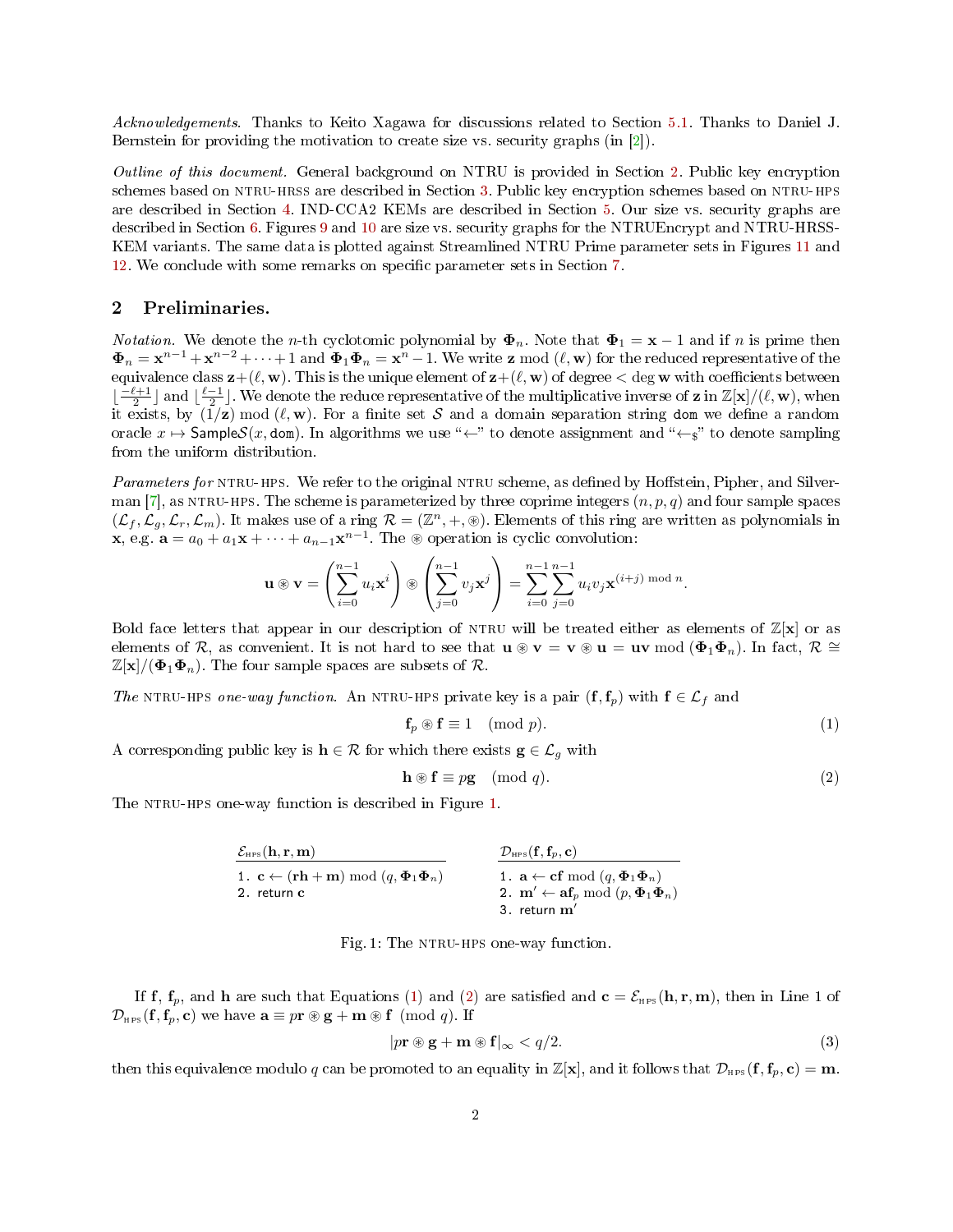<span id="page-2-5"></span>Parameters for NTRU-HRSS. We will refer to the variant of NTRU that was proposed by Hülsing, Rijnveld, Schanck, and Schwabe  $[9]$  as NTRU-HRSS. The parameters of NTRU-HRSS differ from the parameters of NTRU-HPS as follows: The parameters n, p, and q are chosen so that  $\Phi_n$  is irreducible modulo p and modulo q; the polynomials in  $\mathcal{L}_f$ ,  $\mathcal{L}_g$ ,  $\mathcal{L}_r$ , and  $\mathcal{L}_m$  are chosen to have degree at most  $n-2$ ; and the elements of  $\mathcal{L}_f$  and  $\mathcal{L}_g$ are required to satisfy a "non-negative correlation" property, which we will describe momentarily.

The NTRU-HRSS one-way function. An NTRU-HRSS private key is  $(f, f_n)$  with  $f \in \mathcal{L}_f$  and

<span id="page-2-1"></span>
$$
\mathbf{f}_p \mathbf{f} \equiv 1 \pmod{(p, \Phi_n)}.
$$
 (4)

A corresponding public key is a polynomial  $h \in \mathcal{R}$  for which there exists  $g \in \mathcal{L}_g$  with

<span id="page-2-2"></span>
$$
\mathbf{h} \circledast \mathbf{f} \equiv p\mathbf{\Phi}_1 \circledast \mathbf{g} \pmod{q}.\tag{5}
$$

We also define a function Lift :  $\mathcal{R} \to \mathcal{R}$  by

$$
\mathsf{Lift}(\mathbf{m}) = \mathbf{\Phi}_1\left((\mathbf{m}/\mathbf{\Phi}_1)\bmod(p, \mathbf{\Phi}_n)\right). \tag{6}
$$

<span id="page-2-0"></span>Note that Lift(m)  $\equiv 0 \pmod{\Phi_1}$  and that Lift(m)  $\equiv m \pmod{(p, \Phi_n)}$ . The NTRU-HRSS one-way function is described in Figure [2.](#page-2-0)

| $\mathcal{E}_{\text{\tiny HRSS}}(\mathbf{h}, \mathbf{r}, \mathbf{m})$                                  | $\mathcal{D}_{\text{\tiny HRSS}}(\mathbf{f}, \mathbf{f}_p, \mathbf{c})$ |
|--------------------------------------------------------------------------------------------------------|-------------------------------------------------------------------------|
| 1. $\mathbf{c} \leftarrow (\mathbf{r}\mathbf{h} + \mathsf{Lift}(\mathbf{m})) \bmod (q, \Phi_1 \Phi_n)$ | 1. $\mathbf{a} \leftarrow \textbf{cf} \mod (q, \Phi_1 \Phi_n)$          |
| 2. return c                                                                                            | 2. $\mathbf{m}' \leftarrow \mathbf{af}_p \bmod (p, \Phi_n)$             |
|                                                                                                        | 3. return $\mathbf{m}'$                                                 |

Fig. 2: The NTRU-HRSS one-way function.

If f,  $f_p$ , and h are such that Equations [4](#page-2-1) and [5](#page-2-2) are satisfied and  $c = \mathcal{E}_{\text{HRSS}}(h,r,m)$ , then in Line 1 of  $\mathcal{D}_{\text{HRSS}}(\mathbf{f}, \mathbf{f}_p, \mathbf{c})$  we have  $\mathbf{a} \equiv p\mathbf{\Phi}_1 \circledast \mathbf{r} \circledast \mathbf{g} + \mathbf{\Phi}_1 \circledast \mathbf{s} \circledast \mathbf{f} \pmod{q}$  where  $\mathbf{s} = (\mathbf{m}/\mathbf{\Phi}_1) \bmod (p, \mathbf{\Phi}_n)$ . If

<span id="page-2-4"></span>
$$
|p\Phi_1 \circledast \mathbf{r} \circledast \mathbf{g} + \Phi_1 \circledast \mathbf{s} \circledast \mathbf{f}|_{\infty} < q/2. \tag{7}
$$

then this equivalence modulo q can be promoted to an equality in  $\mathbb{Z}[\mathbf{x}]$ , and it follows that  $\mathcal{D}_{\text{HRSS}}(\mathbf{f}, \mathbf{f}_p, \mathbf{c}) \equiv$ Lift(**m**) mod  $(p, \Phi_n)$ .

The  $x \mapsto 1$  homomorphism. The "evaluate at 1" map,  $x \mapsto 1$ , is a ring homomorphism from  $\mathbb{Z}[\mathbf{x}]$  to Z with kernel ( $\Phi_1$ ). Since  $\mathcal{R} \cong \mathbb{Z}[\mathbf{x}]/(\Phi_1) \times \mathbb{Z}[\mathbf{x}]/(\Phi_n)$ , the map that we obtain by treating an element of R as a polynomial in x and evaluating it at 1 is a ring homomorphism from R to Z. This has some unfortunate consequences for ntru-hps. Public keys reveal potentially useful information about private keys:  $h(1) = pg(1)/f(1)$  mod q. Ciphertexts reveal potentially useful information about messages:  $c(1)$  =  $\mathbf{r}(1)\mathbf{h}(1) + \mathbf{m}(1)$  mod q. The amount of information revealed depends on the choice of the sample spaces  $\mathcal{L}_f$ ,  $\mathcal{L}_q$ ,  $\mathcal{L}_r$ , and  $\mathcal{L}_m$ . The main difference between NTRU-HPS and NTRU-HRSS is in how the  $\mathbf{x} \mapsto 1$  homomorphism is treated. The extra multiplications by  $\Phi_1$  in the definition of NTRU-HRSS are there to ensure that  $h(1) = 0$ and  $c(1) = 0$  regardless of the choice of sample spaces.

Geometry and  $\circledast$ -multiplication. We will need some basic geometric facts in our discussion of perfect correctness. Let  $\mathbf{u}, \mathbf{v}, \mathbf{w} \in \mathcal{R}$ . The inner product of **u** and **v** is  $\langle \mathbf{u}, \mathbf{v} \rangle = \sum_{i=0}^{n-1} u_i v_i$ . The conjugate of **u** is  $\overline{\mathbf{u}} = u_0 + \sum_{i=1}^{n-1} u_{n-i} \mathbf{x}^i$ . Note that  $\overline{\mathbf{u} + \mathbf{v}} = \overline{\mathbf{u}} + \overline{\mathbf{v}}$  and  $\overline{\mathbf{u} \circledast \mathbf{v}} = \overline{\mathbf{u}} \circledast \overline{\mathbf{v}}$ . Moreover, for  $0 \leq k < n$ ,  $\langle \mathbf{x}^k, \mathbf{u} \rangle = u_k = \langle 1, \overline{\mathbf{x}}^k \circledast \mathbf{u} \rangle$  and by bilinearity of the inner product  $\langle \mathbf{u} \otimes \mathbf{v}, \mathbf{w} \rangle = \langle \mathbf{u}, \overline{\mathbf{v}} \otimes \mathbf{w} \rangle$ . The 2-norm of  $\mathbf{u}$ is  $|u|_2 = \sqrt{\langle u, u \rangle}$ . The max-norm of **u** is  $|u|_{\infty} = \max_i |\langle x^i, u \rangle|$ . The max-norm of a  $\circledast$ -product satisfies

<span id="page-2-3"></span>
$$
|\mathbf{u} \circledast \mathbf{v}|_{\infty} \le |\mathbf{u}|_{2} |\mathbf{v}|_{2}.
$$
 (8)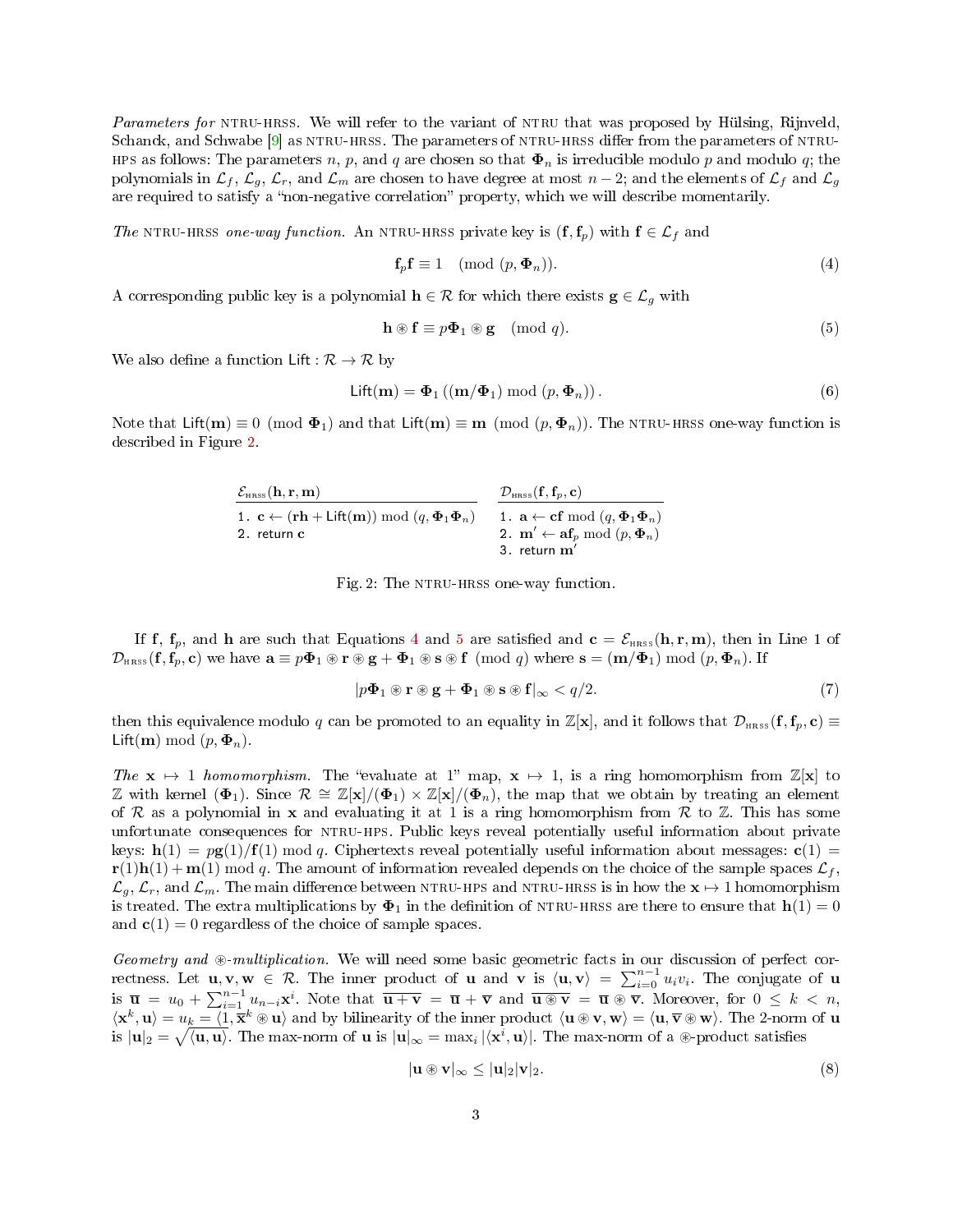<span id="page-3-2"></span>To see this note that  $|\mathbf{u} \circledast \mathbf{v}|_{\infty} = \max_{i} |\langle \mathbf{x}^{i} \circledast \overline{\mathbf{u}}, \mathbf{v} \rangle|$ , and  $|\langle \mathbf{x}^{i} \circledast \overline{\mathbf{u}}, \mathbf{v} \rangle| \leq |\mathbf{x}^{i} \circledast \overline{\mathbf{u}}|_{2} |\mathbf{v}|_{2}$  by Cauchy–Schwarz. Equation [\(8\)](#page-2-3) follows because both  $\mathcal{F}$ -multiplication with x and conjugation are 2-norm preserving. Equality holds when  $\mathbf{u} = \mathbf{x}^i \circledast \nabla$  for some *i*.

For NTRU-HRSS we also need to bound the max-norm of three term products of the form  $\Phi_1 \otimes \mathbf{u} \otimes \mathbf{v}$ . The proof of [\[9,](#page-10-3) Lemma 1] shows that if  $\langle x \otimes v, v \rangle \ge 0$  then

<span id="page-3-1"></span>
$$
|\Phi_1 \circledast \mathbf{u} \circledast \mathbf{v}|_{\infty} \le \sqrt{2} |\mathbf{u}|_2 |\mathbf{v}|_2.
$$
\n(9)

When v is such that  $\langle x \otimes v, v \rangle \ge 0$  we say that v has the **non-negative correlation** property.

Sample spaces. Typical NTRU-HPS instantiations take the four sample spaces to be sets of polynomials of degree  $\leq n-1$  with coefficients in between  $\lfloor \frac{-p+1}{2} \rfloor$  and  $\lfloor \frac{p-1}{2} \rfloor$ , i.e. sets of reduced representatives of  $\mathbb{Z}[\mathbf{x}]/(p, \Phi_1\Phi_n)$ . The instantiations we consider below use polynomials of degree  $\leq n-2$ , i.e. sets of reduced representatives of  $\mathbb{Z}[\mathbf{x}]/(p, \boldsymbol{\Phi}_n)$ . We define

$$
\mathcal{T} = \{ \mathbf{z} \in \mathcal{R} \; : \; \mathbf{z} = \mathbf{z} \bmod (p, \Phi_n) \}.
$$

The subset of  $\mathcal T$  with non-negative correlation, needed for NTRU-HRSS, is

$$
\mathcal{T}_+ = \{ \mathbf{z} \in \mathcal{T} \; : \; \langle \mathbf{x} \circledast \mathbf{z}, \mathbf{z} \rangle \geq 0 \} \, .
$$

The subset of  $\mathcal T$  with coefficients that sum to zero, needed for our NTRU-HPS instantiation, is

$$
\mathcal{T}_0 = \{ \mathbf{z} \in \mathcal{T} \; : \; \mathbf{z}(1) = 0 \} \, .
$$

We will also consider sets of vectors of fixed 2-norm:

$$
\mathcal{T}(d) = \{ \mathbf{z} \in \mathcal{T} \ : \ |\mathbf{z}|_2^2 = d \}, \quad \mathcal{T}_+(d) = \mathcal{T}(d) \cap \mathcal{T}_+, \quad \text{and} \quad \mathcal{T}_0(d) = \mathcal{T}(d) \cap \mathcal{T}_0.
$$

When  $p = 3$  we will refer to  $\mathcal{T}(d)$  and  $\mathcal{T}_+(d)$  as sets of **fixed-weight** vectors. The fixed-weight sets contain vectors of hamming weight d. When  $p = 3$  we will refer to  $\mathcal{T}_0(d)$  as a set of fixed-type vectors. We will assume that d is even in this case. The fixed-type sets contain vectors that have exactly  $d/2$  coefficients equal to  $+1$  and  $d/2$  coefficients equal to  $-1$ .

*Clean parameters.* We say that a parameter set  $(n, p, q, \mathcal{L}_f, \mathcal{L}_g, \mathcal{L}_r, \mathcal{L}_m)$  is **clean** if 1) p is prime, 2)  $\Phi_n$  is irreducible modulo p and modulo q, 3)  $\mathcal{L}_f$ ,  $\mathcal{L}_g$ ,  $\mathcal{L}_r$ , and  $\mathcal{L}_m$  are all subsets of T, and 4) all  $d > 1$  that divide q satisfy  $d > p/2$ . The fourth condition ensures that the content (g.c.d. of coefficients) of an element of  $\mathcal T$ is coprime with  $q$ , and allows us to eliminate some invertibility tests.

# <span id="page-3-0"></span>3 OW-CPA public key encryption schemes from NTRU-HRSS.

ntru-hrss was originally presented as a probabilistic public key encryption (PPKE) scheme [\[9\]](#page-10-3). This scheme is reproduced in Figure [3.](#page-4-0) The deterministic public key encryption (DPKE) scheme in Figure [4](#page-4-1) was presented by Saito, Xagawa, and Yamakawa in  $[10]$ . Here we consider more general parameters than have been considered in previous work and we state the general versions of the correctness theorems.

Remark 1. The polynomial  $p\Phi_1$ gf<sub>a</sub> has coefficients that sum to zero, so h has coefficients that sum to a multiple of q. A small space-saving optimization is to drop the coefficient  $h_{n-1}$  before transmission; the recipient can recover it as  $h_{n-1} = -\sum_{i=0}^{n-2} h_i \mod q$ . The same can be done for c. We assume that this optimization is used when we calculate the size of ntru-hrss public keys and ciphertexts.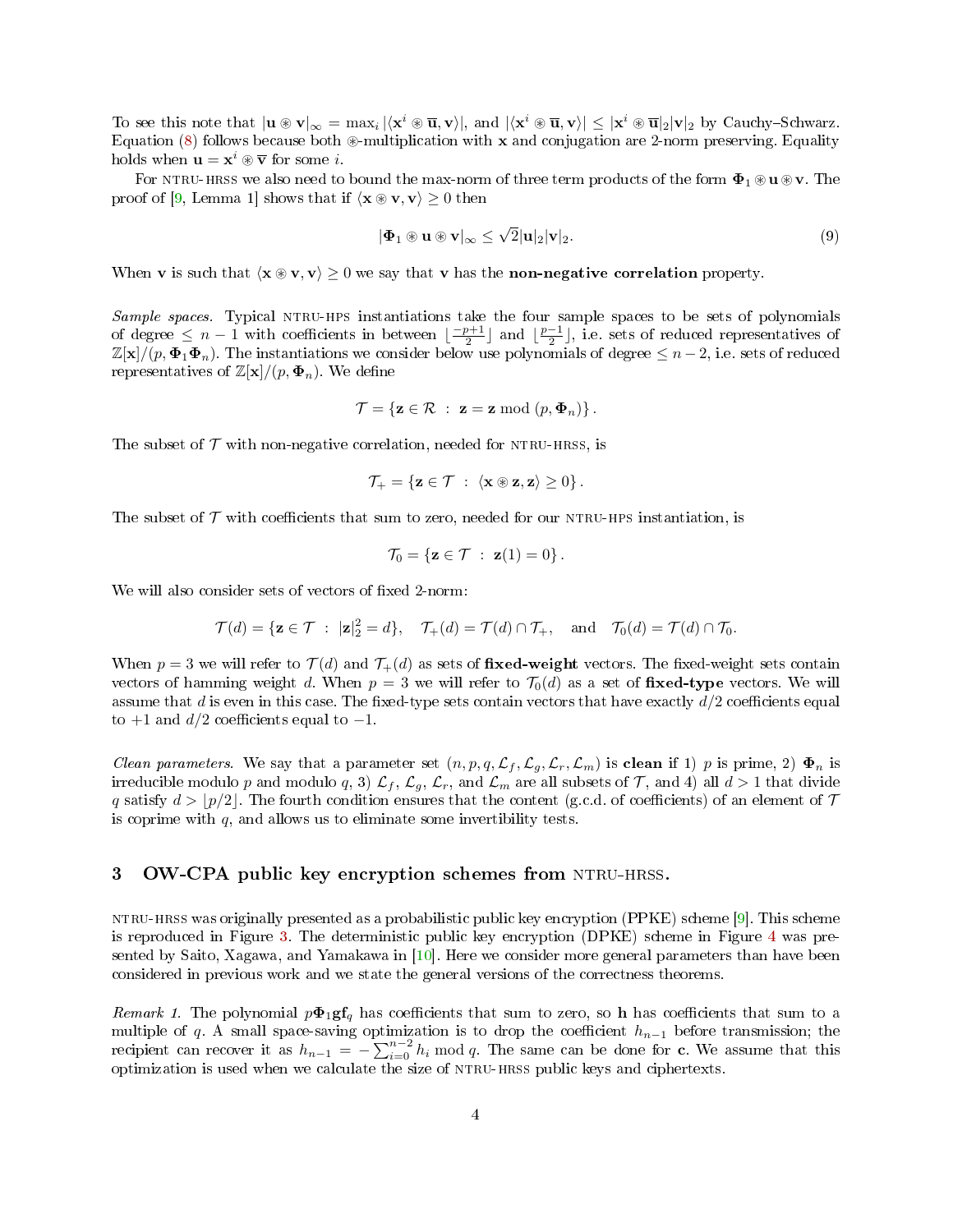<span id="page-4-0"></span>

| $KeyGen_1 (seed)$                                                                                             | $\mathsf{Enc}_1(\mathbf{h}, \mathit{coins}, \mathbf{m})$ with $\mathbf{m} \in \mathcal{L}_m$           | $Dec_1((\mathbf{f}, \mathbf{f}_p), \mathbf{c})$                  |
|---------------------------------------------------------------------------------------------------------------|--------------------------------------------------------------------------------------------------------|------------------------------------------------------------------|
| 1. $\mathbf{g} \leftarrow$ Sample $\mathcal{L}_q$ (seed, domg)                                                | 1. $\mathbf{r} \leftarrow$ Sample $\mathcal{L}_r(cons, \text{domr})$                                   | 1. $\mathbf{a} \leftarrow (\mathbf{cf}) \mod (q, \Phi_1 \Phi_n)$ |
| 2. $f \leftarrow$ Sample $\mathcal{L}_f$ (seed, domf)                                                         | 2. $\mathbf{c} \leftarrow (\mathbf{r}\mathbf{h} + \mathsf{Lift}(\mathbf{m})) \bmod (q, \Phi_1 \Phi_n)$ | 2. $\mathbf{m}' \leftarrow (\mathbf{af}_p) \bmod (p, \Phi_n)$    |
| 3. $f_a \leftarrow (1/f) \mod (q, \Phi_n)$                                                                    | 3. return c                                                                                            | 3. if $\mathbf{m}' \notin \mathcal{L}_m$ return $\perp$          |
| 4. $f_n \leftarrow (1/f) \mod (p, \Phi_n)$                                                                    |                                                                                                        | 4. else return $\mathbf{m}'$                                     |
| 5. $\mathbf{h} \leftarrow (p\mathbf{\Phi}_1\mathbf{g}\mathbf{f}_q) \bmod (q, \mathbf{\Phi}_1\mathbf{\Phi}_n)$ |                                                                                                        |                                                                  |
| 6. return $dk = (\mathbf{f}, \mathbf{f}_p), \ ek = \mathbf{h}$                                                |                                                                                                        |                                                                  |

Fig. 3: A probabilistic public key encryption scheme using the NTRU-HRSS one-way function.

<span id="page-4-1"></span>

| $KeyGen_2 (seed)$                                                                                             | $Enc_2(h, (r, m))$ with $r \in \mathcal{L}_r, m \in \mathcal{L}_m$                                     | $Dec_2((\mathbf{f}, \mathbf{f}_p, \mathbf{h}_q), \mathbf{c})$                               |
|---------------------------------------------------------------------------------------------------------------|--------------------------------------------------------------------------------------------------------|---------------------------------------------------------------------------------------------|
| 1. $\mathbf{g} \leftarrow$ Sample $\mathcal{L}_q$ (seed, domg)                                                | 1. $\mathbf{c} \leftarrow (\mathbf{r}\mathbf{h} + \mathsf{Lift}(\mathbf{m})) \bmod (q, \Phi_1 \Phi_n)$ | 1. $\mathbf{a} \leftarrow (\mathbf{cf}) \mod (q, \Phi_1 \Phi_n)$                            |
| 2. $f \leftarrow$ Sample $\mathcal{L}_f$ (seed, domf)                                                         | $2.$ return $c$                                                                                        | 2. $\mathbf{m}' \leftarrow (\mathbf{af}_n) \bmod (p, \mathbf{\Phi}_n)$                      |
| 3. $f_q \leftarrow (1/f) \mod (q, \Phi_n)$                                                                    |                                                                                                        | 3. $\mathbf{b} \leftarrow (\mathbf{c} - \mathsf{Lift}(\mathbf{m}')) \bmod (q, \Phi_n)$      |
| 4. $f_n \leftarrow (1/f) \mod (p, \Phi_n)$                                                                    |                                                                                                        | 4. $\mathbf{r}' \leftarrow (\mathbf{bh}_q) \bmod (q, \Phi_n)$                               |
| 5. $\mathbf{h} \leftarrow (p\mathbf{\Phi}_1\mathbf{g}\mathbf{f}_q) \bmod (q, \mathbf{\Phi}_1\mathbf{\Phi}_n)$ |                                                                                                        | 5. if $(\mathbf{r}', \mathbf{m}') \notin \mathcal{L}_r \times \mathcal{L}_m$ return $\perp$ |
| 6. $\mathbf{h}_q \leftarrow (1/\mathbf{h}) \bmod (q, \Phi_n)$                                                 |                                                                                                        | 6. else return $(\mathbf{r}', \mathbf{m}')$                                                 |
| 7. return $dk = (\mathbf{f}, \mathbf{f}_p, \mathbf{h}_q)$ , $ek = \mathbf{h}$                                 |                                                                                                        |                                                                                             |

Fig. 4: A deterministic public key encryption scheme using the NTRU-HRSS one-way function.

## <span id="page-4-4"></span>3.1 Correctness for the NTRU-HRSS PPKE and DPKE schemes.

Line 2 of  $Enc_1(h, coins, m)$  computes  $\mathcal{E}_{HRSS}(h, r, m)$ , for some r determined by *coins*, and Lines 1-2 of  $Dec_1((\mathbf{f}, \mathbf{f}_p), \mathbf{c})$  compute  $\mathcal{D}_{HRSS}(\mathbf{f}, \mathbf{f}_p, \mathbf{c})$ . A proof of correctness largely follows the reasoning around Equation [\(7\)](#page-2-4). Parameters must be chosen such that the following three conditions are satised:

- 1. Equations [\(4\)](#page-2-1) and [\(5\)](#page-2-2) hold for all  $((\mathbf{f}, \mathbf{f}_p), \mathbf{h})$  output by  $\mathsf{KeyGen}_1;$
- 2. The inequality [\(7\)](#page-2-4) holds for all  $f \in \mathcal{L}_f$ ,  $g \in \mathcal{L}_g$ ,  $r \in \mathcal{L}_r$ , and  $s \in \mathcal{T}$ ; and
- 3. For all  $\mathbf{m} \in \mathcal{L}_m$  it is the case that  $\mathbf{m} = \mathsf{Lift}(\mathbf{m}) \bmod (p, \Phi_n)$ .

The inverses in Lines 3 and 4 of  $\mathsf{KeyGen}_{1}$  exist when the parameters are clean. The first condition is satisfied when these inverses exist. The second and third conditions imply that  $\mathcal{D}_{HRSS}(\mathbf{f}, \mathbf{f}_p, \mathcal{E}_{HRSS}(\mathbf{h}, \mathbf{r}, \mathbf{m})) = \mathbf{m}$  for all key pairs output by  $\mathsf{KeyGen}_1,$  all  $\mathbf{r} \in \mathcal{L}_r,$  and all  $\mathbf{m} \in \mathcal{L}_m.$  The second condition must be enforced through the choice of  $q$  and the sample spaces; we will provide examples in the following section. The third condition holds so long as  $\mathcal{L}_m \subseteq \mathcal{T}$ , hence it holds for clean parameters. With these conditions the proof of Theorem [1](#page-4-2) is a routine calculation.

<span id="page-4-2"></span>**Theorem 1.** Suppose that  $(n, p, q, \mathcal{L}_f, \mathcal{L}_g, \mathcal{L}_r, \mathcal{L}_m)$  is a clean parameter set. Further suppose that [\(7\)](#page-2-4) is satisfied for all  $f \in \mathcal{L}_f$ ,  $g \in \mathcal{L}_g$ ,  $r \in \mathcal{L}_r$ , and  $s \in \mathcal{T}$ . Then for all  $(dk, ek) = ((f, f_p), h)$  output by KeyGen<sub>1</sub>, all coins  $\in \{0,1\}^*$ , and all  $\mathbf{m} \in \mathcal{L}_m$  We have

$$
\mathbf{m} = \mathsf{Dec}_1(dk, \mathsf{Enc}_1(ek, coins, \mathbf{m})),
$$

*i.e.* (KeyGen<sub>1</sub>, Enc<sub>1</sub>, Dec<sub>1</sub>) is a correct probabilistic public key encryption scheme.

<span id="page-4-3"></span>**Theorem 2.** With the conditions of Theorem [1](#page-4-2) (KeyGen<sub>2</sub>, Enc<sub>2</sub>, Dec<sub>2</sub>) is a correct deterministic public key encryption scheme.

*Proof.* For the purpose of correctness,  $Enc_1$  and  $Enc_2$  differ only in whether r is provided as an input. The first two lines of  $Dec_2$  are identical to the first two lines of  $Dec_1$ . From these observations and Theorem [1](#page-4-2) we have  $m' = m$  in Line 2 of Dec<sub>2</sub>(dk, Enc<sub>2</sub>(h,(r, m)). Observe that  $Enc_2(h,(r, m)) \equiv rh + Lift(m)$  $(\text{mod } (q, \Phi_n))$ , and the inverse in Line 6 of KeyGen<sub>2</sub> exists when the parameters are clean. It follows that the value r' computed in Lines 3 – 4 of Dec<sub>2</sub> satisfies r'  $\equiv$  (rh) $h_q \equiv r \pmod{(q, \Phi_n)}$ . This establishes that r' is the reduced representative of the equivalence class  $\mathbf{r}+ (q, \Phi_n)$ . Finally note that  $\mathbf{r} \in \mathcal{T}$ , so  $\mathbf{r} \mod (q, \Phi_n) = \mathbf{r}$ and  $\mathbf{r}' = \mathbf{r}$ .  $\mathbf{v}' = \mathbf{r}$ .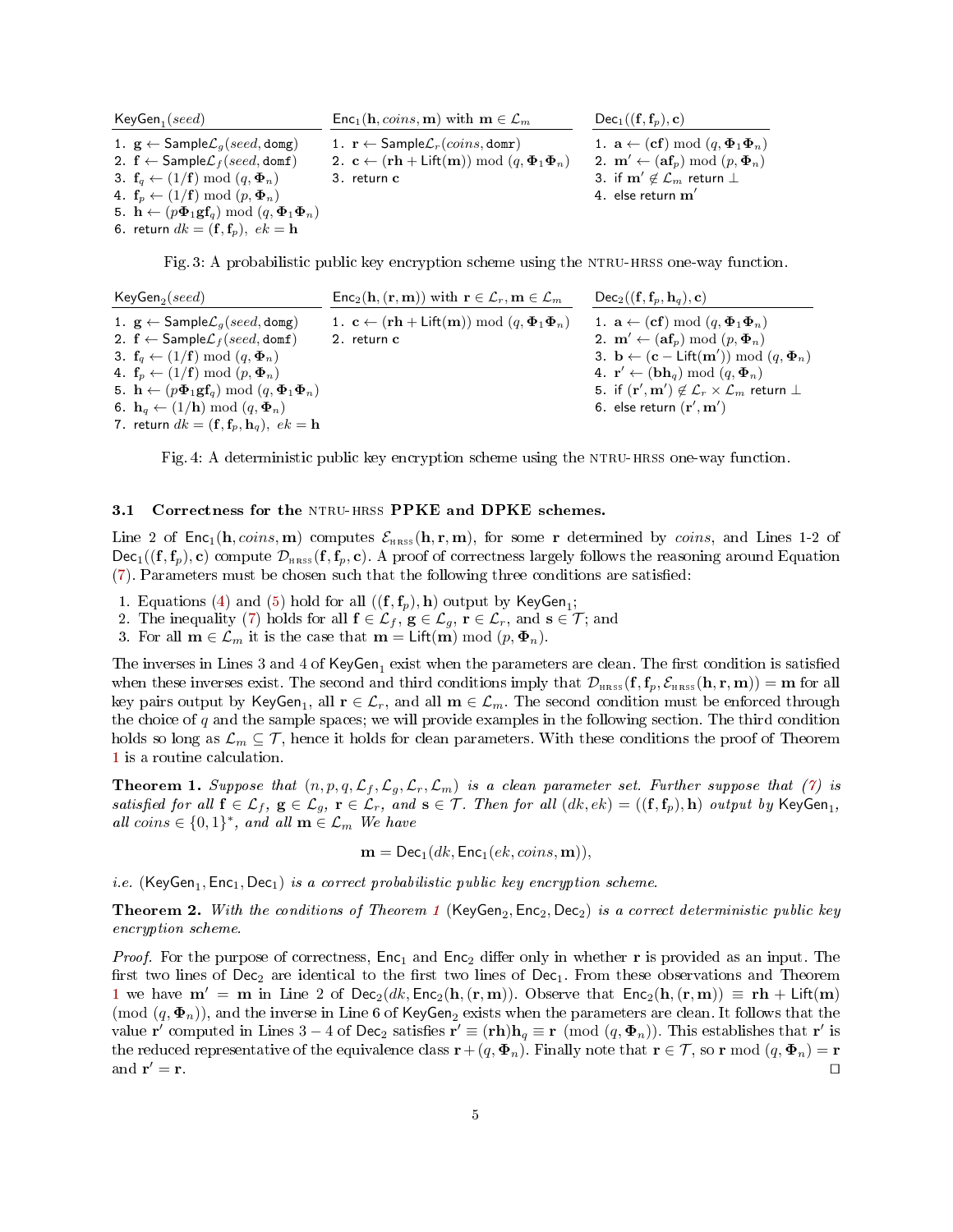#### <span id="page-5-5"></span>3.2 Correctness criteria for specific sample spaces.

Suppose that we take  $\mathcal{L}_f, \mathcal{L}_g \subseteq \mathcal{T}_+$  and  $\mathcal{L}_r \subseteq \mathcal{T}_+$  In [\(7\)](#page-2-4), we have  $\mathbf{r}, \mathbf{s} \in \mathcal{T}$  and  $\mathbf{f}, \mathbf{g} \in \mathcal{T}_+$ . Thus Equation [\(9\)](#page-3-1) and the triangle inequality imply that

<span id="page-5-1"></span>
$$
|p\mathbf{\Phi}_1 \circledast \mathbf{r} \circledast \mathbf{g} + \mathbf{\Phi}_1 \circledast \mathbf{s} \circledast \mathbf{f}|_{\infty} \le \sqrt{2} \left( p|\mathbf{r}|_2|\mathbf{g}|_2 + |\mathbf{s}|_2|\mathbf{f}|_2 \right). \tag{10}
$$

We can obtain an upper bound on this quantity by maximizing over the relevant sample spaces. Note that

<span id="page-5-2"></span>
$$
\max_{\mathbf{u}\in\mathcal{T}}|\mathbf{u}|_2 = \lfloor p/2 \rfloor \sqrt{n-1}
$$
 (11)

There are two important families of parameter sets, which we will refer to as uniform and fixed norm.

Uniform: If we consider clean parameters with  $\mathcal{L}_f = \mathcal{L}_g = \mathcal{T}_+$  and  $\mathcal{L}_r = \mathcal{T}$ , then the assumptions of Theorems [1](#page-4-2) and [2](#page-4-3) are satisfied so long as  $q > 2$  $^1$  ,  $\overline{2}(p+1)[p/2]^2(n-1)$ . This follows from [\(7\)](#page-2-4) and [\(10\)](#page-5-1) by using [\(11\)](#page-5-2) to bound each of  $|\mathbf{f}|_2$ ,  $|\mathbf{g}|_2$ ,  $|\mathbf{r}|_2$ , and  $|\mathbf{s}|_2$ . When  $p = 3$  the condition is simply  $q > 8\sqrt{2(n-1)}$ .

*Fixed norm:* We can do better by taking  $\mathcal{L}_f = \mathcal{L}_g = \mathcal{T}_+(d)$  and  $\mathcal{L}_r = \mathcal{T}(d)$ . Then we know that  $|\mathbf{f}|_2 = |\mathbf{g}|_2 =$  $|{\bf r}|_2 =$ √ d. Using [\(11\)](#page-5-2) for a bound on the  $|\mathbf{s}|_2$  term yields  $q > 2$ √  $\overline{2}\left(pd + \lfloor p/2 \rfloor \sqrt{d(n-1)}\right).$ 

# <span id="page-5-0"></span>4 OW-CPA public key encryption schemes from NTRU-HPS.

In this section we present variants of NTRU-HPS that mirror the NTRU-HRSS variants above as closely as possible. To the best of our knowledge the encryption schemes presented in Figures [5](#page-5-3) and [6](#page-5-4) have not appeared elsewhere. That said, the only novelties are the elimination of invertibility tests in key generation and use of reduction modulo  $\Phi_n$  in decapsulation.

<span id="page-5-3"></span>

| $KeyGen_3(seed)$                                                                              | $Enc3(h, coins, m)$ with $m \in Lm$                                                   | $Dec_3((\mathbf{f}, \mathbf{f}_n), \mathbf{c})$                |
|-----------------------------------------------------------------------------------------------|---------------------------------------------------------------------------------------|----------------------------------------------------------------|
| 1. $\mathbf{g} \leftarrow$ Sample $\mathcal{L}_q$ (seed, domg)                                | 1. $\mathbf{r} \leftarrow$ Sample $\mathcal{L}_r(cons, domr)$                         | 1. $\mathbf{a} \leftarrow \mathbf{cf} \mod (q, \Phi_1 \Phi_n)$ |
| 2. $f \leftarrow$ Sample $\mathcal{L}_f$ (seed, domf)                                         | 2. $\mathbf{c} \leftarrow \mathbf{r}\mathbf{h} + \mathbf{m} \bmod (q, \Phi_1 \Phi_n)$ | 2. $\mathbf{m}' \leftarrow \mathbf{af}_p \bmod (p, \Phi_n)$    |
| 3. $f_q \leftarrow (1/f) \mod (q, \Phi_n)$                                                    | 3. return c                                                                           | 3. if $\mathbf{m}' \notin \mathcal{L}_m$ return $\perp$        |
| 4. $f_n \leftarrow (1/f) \mod (p, \Phi_n)$                                                    |                                                                                       | 4. else return $\mathbf{m}'$                                   |
| 5. $\mathbf{h} \leftarrow p\mathbf{g}\mathbf{f}_q \bmod (q, \mathbf{\Phi}_1 \mathbf{\Phi}_n)$ |                                                                                       |                                                                |
| 6. return $dk = (\mathbf{f}, \mathbf{f}_p)$ , $ek = \mathbf{h}$                               |                                                                                       |                                                                |

Fig. 5: A probabilistic public key encryption scheme using the ntru-hps one-way function.

<span id="page-5-4"></span>

| $KeyGen_4(seed)$                                                                               | $Enc_4(h, (r, m))$ with $r \in \mathcal{L}_r, m \in \mathcal{L}_m$                      | $Dec_4((\mathbf{f}, \mathbf{f}_p, \mathbf{h}_q), \mathbf{c})$                               |
|------------------------------------------------------------------------------------------------|-----------------------------------------------------------------------------------------|---------------------------------------------------------------------------------------------|
| 1. $\mathbf{g} \leftarrow$ Sample $\mathcal{L}_q$ (seed, domg)                                 | 1. $\mathbf{c} \leftarrow (\mathbf{r}\mathbf{h} + \mathbf{m}) \bmod (q, \Phi_1 \Phi_n)$ | 1. $\mathbf{a} \leftarrow (\mathbf{cf}) \mod (q, \Phi_1 \Phi_n)$                            |
| 2. $f \leftarrow$ Sample $\mathcal{L}_f$ (seed, domf)                                          | 2. return c                                                                             | 2. $\mathbf{m}' \leftarrow (\mathbf{af}_p) \bmod (p, \Phi_n)$                               |
| 3. $f_a \leftarrow (1/f) \mod (q, \Phi_n)$                                                     |                                                                                         | 3. $\mathbf{b} \leftarrow (\mathbf{c} - \mathbf{m}') \bmod (q, \Phi_n)$                     |
| 4. $f_p \leftarrow (1/f) \mod (p, \Phi_n)$                                                     |                                                                                         | 4. $\mathbf{r}' \leftarrow (\mathbf{bh}_q) \bmod (q, \Phi_n)$                               |
| 5. $\mathbf{h} \leftarrow (p\mathbf{g}\mathbf{f}_q) \bmod (q, \mathbf{\Phi}_1\mathbf{\Phi}_n)$ |                                                                                         | 5. if $(\mathbf{r}', \mathbf{m}') \notin \mathcal{L}_r \times \mathcal{L}_m$ return $\perp$ |
| 6. $\mathbf{h}_q \leftarrow (1/\mathbf{h}) \bmod (q, \Phi_n)$                                  |                                                                                         | 6. else return $(\mathbf{r}', \mathbf{m}')$                                                 |
| 7. return $dk = (\mathbf{f}, \mathbf{f}_p, \mathbf{h}_q)$ , $ek = \mathbf{h}$                  |                                                                                         |                                                                                             |

Fig. 6: A deterministic public key encryption scheme using the NTRU-HPS one-way function.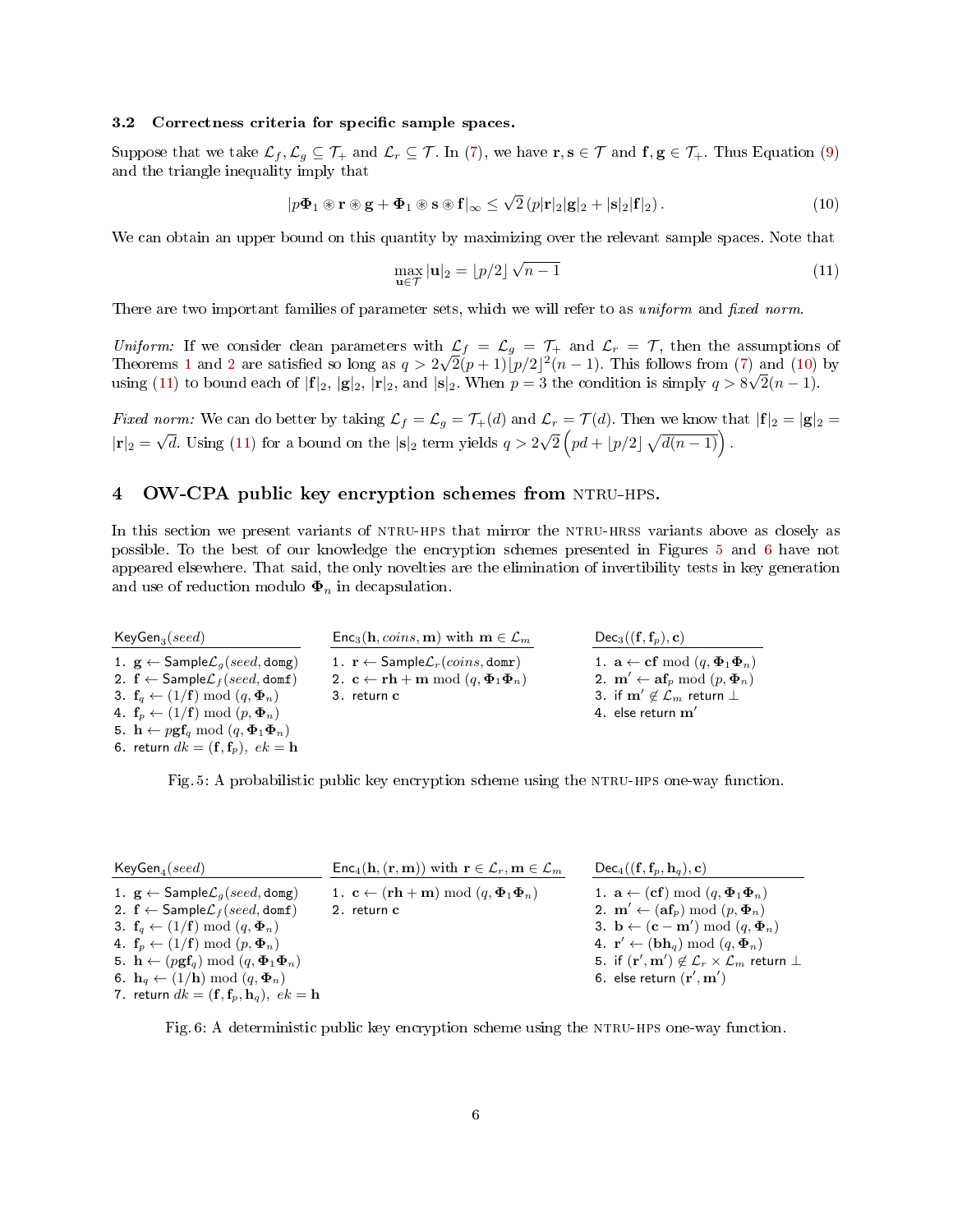#### 4.1 Correctness for the NTRU-HPS PPKE and DPKE schemes.

Line 2 of Enc<sub>3</sub>(h, coins, m) computes  $\mathcal{E}_{\text{HPS}}(\mathbf{h}, \mathbf{r}, \mathbf{m})$ , for some r determined by coins, and Lines 1-2 of  $Dec_1((\mathbf{f}, \mathbf{f}_p), \mathbf{c})$  compute  $\mathcal{D}_{\text{HPS}}(\mathbf{f}, \mathbf{f}_p, \mathbf{c}) \mod (p, \Phi_n)$ . A proof of correctness largely follows the reasoning around Equation [\(3\)](#page-1-4). The extra reduction modulo  $(p, \Phi_n)$  allows us to replace the condition on  $(f, f_p)$  that is expressed by Equation [\(1\)](#page-1-2) with the more relaxed condition of Equation [\(4\)](#page-2-1). As in Section [3.1,](#page-4-4) parameters must be chosen such that three conditions are satisfied:

- 1. Equations [\(4\)](#page-2-1) and [\(2\)](#page-1-3) hold for all  $((\mathbf{f}, \mathbf{f}_p), \mathbf{h})$  output by KeyGen<sub>3</sub>;
- 2. The inequality [\(3\)](#page-1-4) holds for all  $f \in \mathcal{L}_f$ ,  $g \in \mathcal{L}_g$ ,  $r \in \mathcal{L}_r$ , and  $m \in \mathcal{L}_m$ ; and
- 3. For all  $\mathbf{m} \in \mathcal{L}_m$  we have  $\mathbf{m} = \mathbf{m} \bmod (p, \Phi_n)$ .

The inverses in Lines 3 and 4 of  $\mathsf{KeyGen}_3$  exist when the parameters are clean. However, this alone does not imply that the Equation [\(2\)](#page-1-3) is satisfied. To see the issue, suppose that  $f(1) = 0$  and that there does not exist  $g \in \mathcal{L}_g$  with  $g(1) = 0$ . The issue can be resolved by taking taking  $\mathcal{L}_g$  to be a subset of  $\mathcal{T}_0$ . This has the added benefit of ensuring that  $h(1) = 0$ . The second condition can be enforced through the choice of q and the sample spaces. The third condition holds so long as  $\mathcal{L}_m \subseteq \mathcal{T}$ , hence it holds for clean parameters.

<span id="page-6-1"></span>**Theorem 3.** Suppose that  $(n, p, q, \mathcal{L}_f, \mathcal{L}_g, \mathcal{L}_r, \mathcal{L}_m)$  is a clean parameter set and that  $\mathcal{L}_g$  and  $\mathcal{L}_m$  are subsets of  $\mathcal{T}_0$ . Further suppose that [\(3\)](#page-1-4) is satisfied for all  $f \in \mathcal{L}_f$ ,  $g \in \mathcal{L}_g$ ,  $r \in \mathcal{L}_r$ , and  $m \in \mathcal{L}_m$ . Then  $(KeyGen_3, Enc_3, Dec_3)$  is a correct probabilistic public key encryption scheme.

<span id="page-6-2"></span>**Theorem 4.** With the conditions of Theorem  $\beta$  (KeyGen<sub>4</sub>, Enc<sub>4</sub>, Dec<sub>4</sub>) is a correct deterministic public key encryption scheme.

Remark 2. The condition  $\mathcal{L}_m \subseteq \mathcal{T}_0$  is not necessary for correctness, but it eliminates any impact that the  $x \mapsto 1$  homomorphism might have on the one-wayness of the scheme.

## <span id="page-6-5"></span>4.2 Correctness conditions for specific NTRU-HPS parameter sets.

Equation [\(8\)](#page-2-3) and the triangle inequality give

<span id="page-6-3"></span>
$$
|p\mathbf{r} \circledast \mathbf{g} + \mathbf{m} \circledast \mathbf{f}|_{\infty} \leq p|\mathbf{r}|_{2}|\mathbf{g}|_{2} + |\mathbf{m}|_{2}|\mathbf{f}|_{2}.
$$
 (12)

Alternatively, the triangle inequality alone gives

<span id="page-6-4"></span>
$$
|p\mathbf{r} \circledast \mathbf{g} + \mathbf{m} \circledast \mathbf{f}|_{\infty} \leq p|\mathbf{r}|_{\infty}|\mathbf{g}|_{1} + |\mathbf{m}|_{1}|\mathbf{f}|_{\infty}.
$$
\n(13)

For NTRU-HPS we will only consider fixed norm parameter sets.

Fixed norm. Consider a clean parameter set with  $\mathcal{L}_q$ ,  $\mathcal{L}_m \subseteq \mathcal{T}_0(d)$  and  $\mathcal{L}_f$ ,  $\mathcal{L}_r \subseteq \mathcal{T}(d)$  for some positive, even, integer d. The conditions of Theorems [3](#page-6-1) and [4](#page-6-2) are satisfied so long as  $q > 2(p+1)d$ . This follows directly from Equation [\(12\)](#page-6-3). The same condition applies when  $p = 3$ ,  $\mathcal{L}_g$ ,  $\mathcal{L}_m \subseteq \mathcal{T}_0(d)$ , and  $\mathcal{L}_f$ ,  $\mathcal{L}_r \subseteq \mathcal{T}$ . In this case the condition follows from Equation [\(13\)](#page-6-4).

# <span id="page-6-0"></span>5 IND-CCA2 KEM constructions.

Having defined OW-CPA PPKE and OW-CPA DPKE schemes from both NTRU-HPS and NTRU-HRSS, we now have some freedom in constructing IND-CCA2 KEMs. The NTRUEncrypt and NTRU-HRSS-KEM submissions to the NIST process both build KEMs from PPKE schemes. The NTRU Prime submission builds a KEM from a DPKE scheme. Here we will focus on a OW-CPA DPKE to IND-CCA2 KEM conversion, which is tight in the random oracle model, so that we can make fair comparisons with Streamlined NTRU Prime parameter sets.

For our purposes, it is important to check that there are no interactions between the choice of the CCA conversion and the choice of parameters. Such an interaction could affect the size vs. security graph. The NTRUEncrypt and NTRU-HRSS-KEM submissions have such interactions: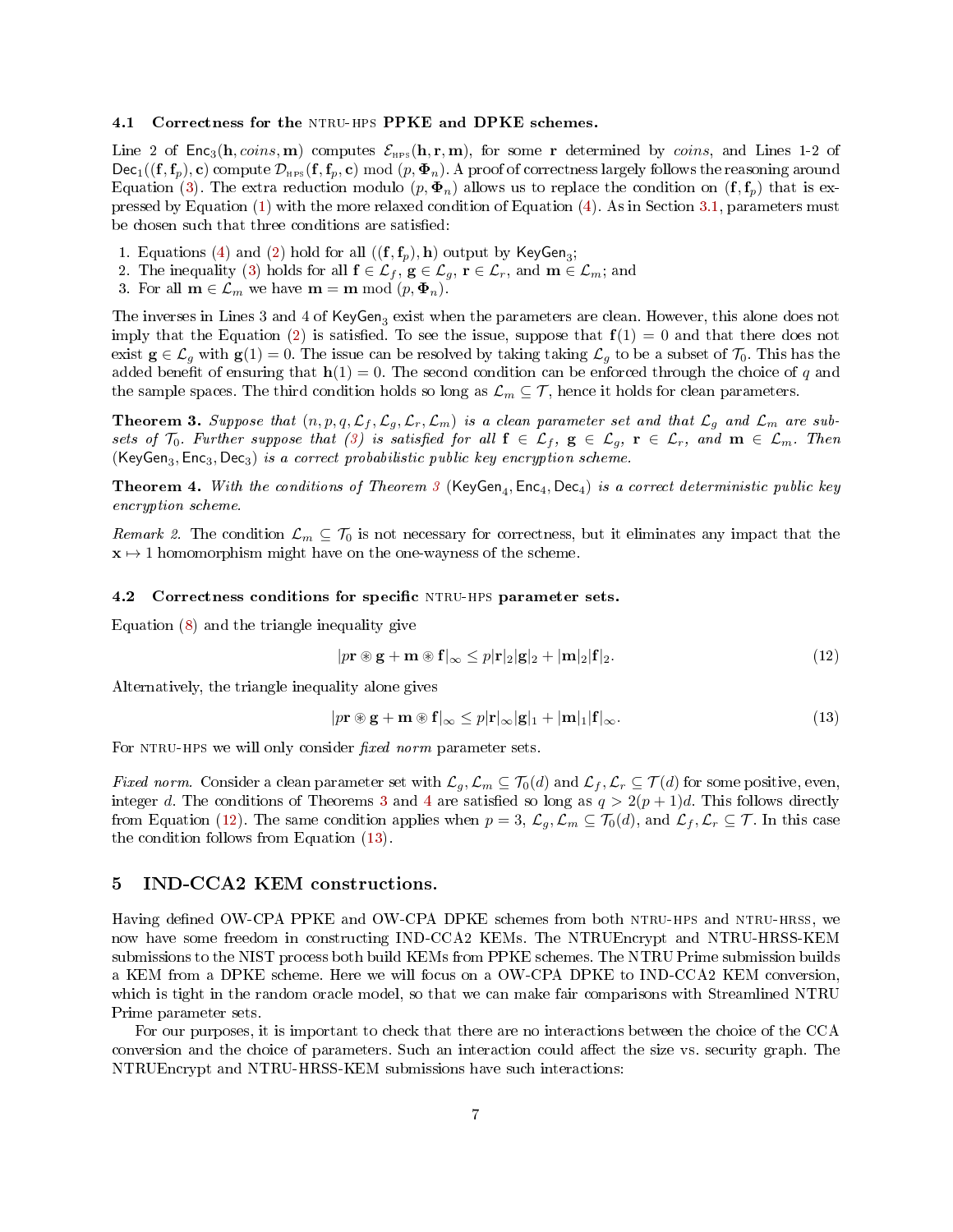- <span id="page-7-4"></span>• The NTRU-HRSS-KEM submission includes a length-preserving hash of the message as part of the ciphertext. This hash accounts for 141 bytes of an ntruhrss701 ciphertext. The size of this hash can be reduced by changing how  $\bf{m}$  is sampled (see [\[9,](#page-10-3) Section 5]), so the scheme has additional size vs. security vs. efficiency trade-offs.
- The NAEP transformation used by the NTRUEncrypt submission is incompatible with fixed-type m. Using fixed-type  $m$ , and optimizing  $q$ , can decrease size and increase security.

The KEM in Figure [7](#page-7-1) makes use parameters  $(n, p, q, \mathcal{L}_f, \mathcal{L}_g, \mathcal{L}_r, \mathcal{L}_m)$  and algorithms (KeyGen, Enc, Dec) that define a correct DPKE. The parameter  $\ell$  is the bit length of session key that is the output of the protocol. The function H is a random oracle  $\mathcal{L}_r \times \mathcal{L}_m \to \{0,1\}^{\ell}$  and H' is a random oracle  $\mathcal{R} \times \{0,1\}^{\ell} \to \{0,1\}^{\ell}$ .

<span id="page-7-1"></span>

| CCAKeyGen()                                         | CCAEncaps(ek)                                                         | CCADecaps $(dk, c)$ with $dk = (dk', ek, s)$       |
|-----------------------------------------------------|-----------------------------------------------------------------------|----------------------------------------------------|
| 1. seed $\leftarrow$ <sub>\$</sub> $\{0,1\}^{\ell}$ | 1. $\text{coins} \leftarrow_{\$} \{0,1\}^{\ell}$                      | 1. $result \leftarrow \text{Dec}(dk', c)$          |
| 2. $s \leftarrow_s \{0,1\}^{\ell}$                  | 2. $\mathbf{r} \leftarrow$ Sample $\mathcal{L}_r(cons, \text{domr})$  | 2. if $result = \perp$ or $c \neq Enc(ek, result)$ |
| 3. $(dk', ek) \leftarrow \text{KeyGen}(seed)$       | 3. $\mathbf{m} \leftarrow$ Sample $\mathcal{L}_m(coins, \text{domm})$ | 3. then $K \leftarrow H'(\mathbf{c}, s)$           |
| 4. $dk \leftarrow (dk', ek, s)$                     | 4. $\mathbf{c} \leftarrow \mathsf{Enc}(ek, (\mathbf{r}, \mathbf{m}))$ | 4. else $K \leftarrow H(result)$                   |
| 5. return $(dk, ek)$                                | 5. $K \leftarrow H((\mathbf{r}, \mathbf{m}))$                         | 5. return $K$                                      |
|                                                     | 6. return $(c, K)$                                                    |                                                    |

Fig. 7: A KEM that implicitly rejects invalid ciphertexts by producing a random session key.

The KEM in Figure [7](#page-7-1) with (KeyGen, Enc, Dec) = (KeyGen<sub>2</sub>, Enc<sub>2</sub>, Dec<sub>2</sub>) was described by Saito, Xagawa, and Yamakawa in [\[10\]](#page-10-0). See [\[10\]](#page-10-0), and references therein, for security reductions.

#### <span id="page-7-0"></span>5.1 Re-using partial results during re-encapsulation.

The re-encapsulation in Line 2 of CCADecaps may be able to re-use some values that are computed during the decapsulation in Line 1 of CCADecaps. For instance, the value  $\text{Lift}(\textbf{m}')$  that is computed in Line 3 of Dec<sub>2</sub> can be re-used in Line 1 of Enc<sub>2</sub>. More importantly, the value b that is computed in Line 3 of Dec<sub>2</sub> (resp. Line 3 of Dec<sub>4</sub>) can be used to avoid the rather expensive computation of  $\mathbf{r}\circledast\mathbf{h}$  in Line 1 of Enc<sub>2</sub> (resp. Line [1](#page-7-3) of  $Enc_4$ ). The procedure for doing so is given in Figure [8.](#page-7-2) Proposition 1 shows that the procedure is correct.

<span id="page-7-2"></span>

| $ReEnc_2(b, m)$                                                                              | $ReEnc_4(b, m)$                                                               |
|----------------------------------------------------------------------------------------------|-------------------------------------------------------------------------------|
| 1. $t \leftarrow (-\mathbf{b}(1)/n) \bmod q$                                                 | 1. $t \leftarrow (-\mathbf{b}(1)/n) \bmod q$                                  |
| 2. $\mathbf{c} \leftarrow \mathbf{b} + t\mathbf{\Phi}_n + \mathsf{Lift}(\mathbf{m}) \bmod q$ | 2. $\mathbf{c} \leftarrow \mathbf{b} + t\mathbf{\Phi}_n + \mathbf{m} \bmod q$ |
| 3. return c                                                                                  | 3. return c                                                                   |

Fig. 8: Re-encapsulation procedures that re-use the value **b** computed in  $Dec_2$  and  $Dec_4$ .

<span id="page-7-3"></span>**Proposition 1.** Suppose  $(n, p, q, \mathcal{L}_f, \mathcal{L}_g, \mathcal{L}_r, \mathcal{L}_m)$  meet the conditions of Theorem [2,](#page-4-3) that  $((\mathbf{f}, \mathbf{f}_p, \mathbf{h}_q), \mathbf{h})$  is a key pair generated using  $KeyGen_2$ , and that  $c \in \mathcal{R}$ . Suppose further that  $Dec_2((f, f_p, h_q), c)$  outputs some  $(\mathbf{r}',\mathbf{m}') \in \mathcal{L}_r \times \mathcal{L}_m$  and not  $\perp$ . Let b be the value produced in Line 3 of  $\mathsf{Dec}_2((\mathbf{f},\mathbf{f}_p,\mathbf{h}_q),\mathbf{c})$ . Then  $\mathsf{ReEnc}_2(\mathbf{b}, \mathbf{m}') = \mathsf{Enc}_2(\mathbf{h}, (\mathbf{r}', \mathbf{m}')).$ 

*Proof.* From Line 4 of  $\text{Dec}_2((f, f_p, h_q), c)$  we have  $r' = (bh_q) \mod (q, \Phi_n)$ , hence  $b \equiv r'h \pmod{(q, \Phi_n)}$ and ReEnc<sub>2</sub>(b, m')  $\equiv$  Enc<sub>2</sub>(h,(r',m')) (mod (q,  $\Phi_n$ )). Since b has degree at most  $n-2$ , ReEnc<sub>2</sub>(b, m') has degree  $n-1$  and is a reduced representative mod  $(q, \Phi_1 \Phi_n)$ . To prove the claim it suffices to show that  $\mathsf{ReEnc}_2(\mathbf{b}, \mathbf{m}') \equiv \mathsf{Enc}_2(\mathbf{h}, (\mathbf{r}', \mathbf{m}')) \pmod{(q, \Phi_1)}$ . Note that the right hand side is congruent to 0, and with  $t = (-\mathbf{b}(1)/n) \bmod q$  we have  $(\mathbf{b} + t\mathbf{\Phi}_n + \mathsf{Lift}(\mathbf{m}'))(1) \equiv 0 \pmod{q}$ .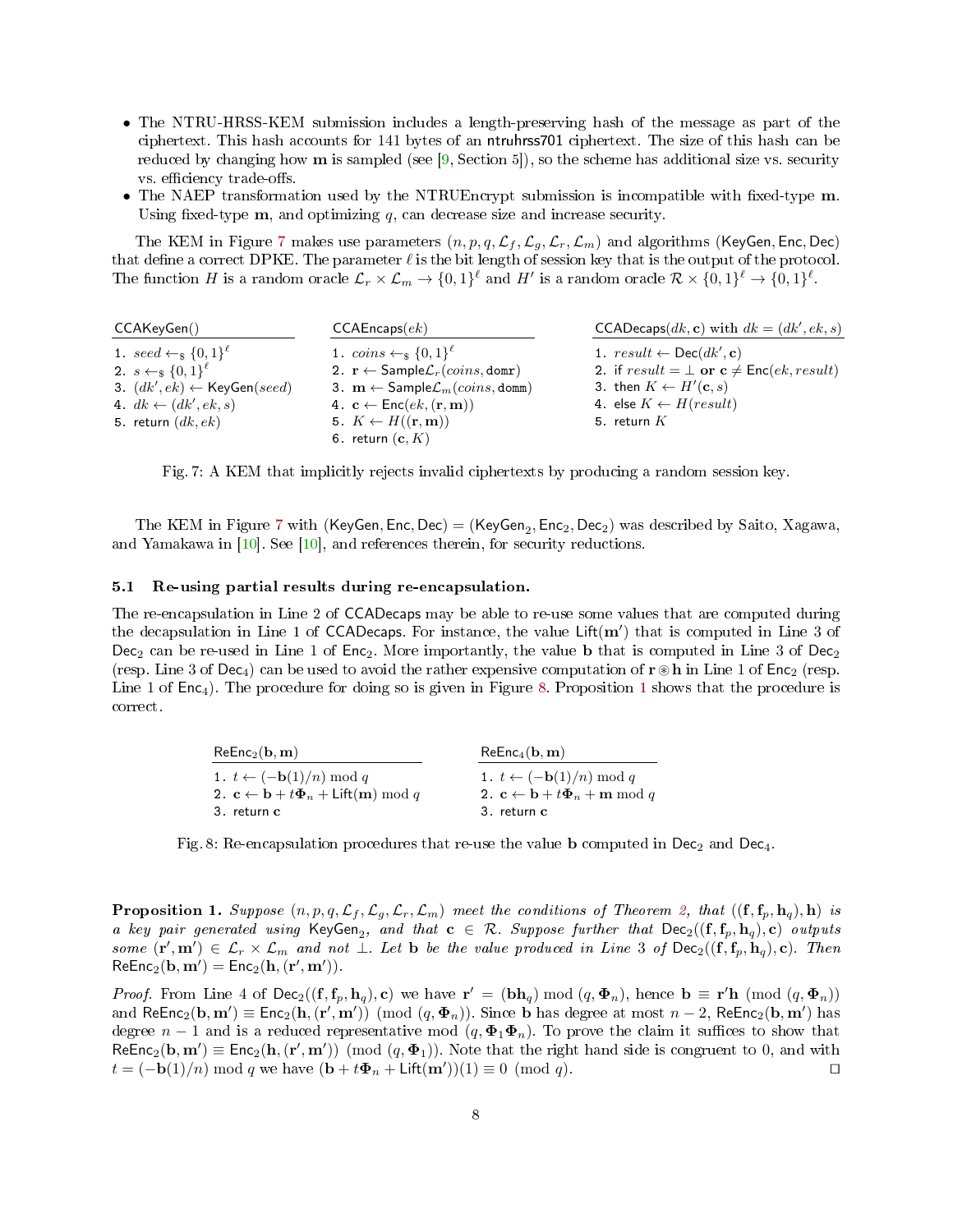<span id="page-8-3"></span>Remark 3. The analogous proposition for ReEnc<sub>4</sub> needs the assumption that  $\mathcal{L}_g \subseteq \mathcal{T}_0$  and  $\mathcal{L}_m \subseteq \mathcal{T}_0$ . The proof is identical modulo the use of Lift.

Remark 4. The ReEnc<sub>2</sub> and ReEnc<sub>4</sub> functions do not need h, so implementations that use these routines can omit h from the decapsulation key. Note that the decapsulation key will still contain a copy of  $\mathbf{h}_q$ .

# <span id="page-8-0"></span>6 Size vs. security comparisons.

Figures [9](#page-11-0) and [10](#page-12-0) depict size vs. security trade-offs for the parameter sets discussed in Sections [3.2](#page-5-5) and [4.2.](#page-6-5) Figures [11](#page-13-0) and [12](#page-14-0) include Streamlined NTRU Prime parameter sets as well. Figures [13](#page-15-0) and [14](#page-16-0) show the effect of using  $p \in \{2, 3, 5\}$  for uniform NTRU-HRSS with prime q.

In all of the graphs, size is measured as the total number of bytes in a public key plus the total number of bytes in a ciphertext. For prime q parameter sets, we assume an optimal encoding of  $\{0, 1, \ldots, q-1\}^{n'}$ into  $\lceil n' \log_2(q)/8 \rceil$  bytes  $(n' = n - 1$  for NTRU-HPS and NTRU-HRSS,  $n' = n$  for Streamlined NTRU Prime). Streamlined NTRU Prime ciphertexts include a plaintext confirmation hash that we have not included in our size calculation.

The security estimates in Figures [9](#page-11-0) and [11](#page-13-0) are based on a "Core-SVP" model that uses  $2^{0.292\beta}$  for the cost of solving SVP in dimension  $\beta$ . See [\[1\]](#page-10-4) for background on the Core-SVP model. The security estimates in Figures [10](#page-12-0) and [11](#page-13-0) are based on an analysis of Howgrave-Graham's hybrid attack. Our analysis is similar to those of  $[6,4,9]$  $[6,4,9]$  $[6,4,9]$ .

We have included a hybrid attack analysis because it shows  $-$  more clearly than the Core-SVP model that a small weight parameter can be detrimental to the size vs. security trade-off. For our hybrid attack analysis we assume that the cost of solving SVP in dimension  $\beta$  is  $2^{C_1(\beta)}$  with  $C_1(\beta) = (\beta/2e) \log_2(\beta) - \beta + 16$ . We assume that the cost of meet-in-the-middle search on K coefficients is  $2^{K \cdot S(P)/2}$  where  $S(P)$  is the Shannon entropy of the probability distribution for a single coefficient. For fixed-weight and fixed-type vectors with parameter d we take  $P(0) = 1 - d/n$  and  $P(1) = P(-1)$ . Fixed-weight/type vectors do not have independent and identically distributed (i.i.d.) coefficients, so  $2^{K\cdot S(P)}$  is not necessarily a good approximation to the size of the set of "typical" K-coefficient patterns. Nevertheless, after comparing our results with [\[4\]](#page-10-6), which used a more refined estimate for the size of the set of typical  $K$ -coefficient patterns, we believe that the impact of the i.i.d. assumption is small for parameter sets with  $n/3 \leq d \leq 2n/3$ .

Our software provides several options for the cost of solving SVP in dimension  $\beta$ . Using a cost of  $2^{C_2(\beta)}$ with  $C_2(\beta) = 0.000784314\beta^2 + 0.366078\beta - 6.125$  we have compared our security estimates for Streamlined NTRU Prime parameter sets to those reported in [\[4,](#page-10-6) Appendix P]. Apart from the i.i.d. assumption, our analysis differs from that of  $[4]$  in several important ways. First, we have not used the simulator of  $[5]$ . Second, we have ignored the polynomial number of calls to the SVP solver that are made by BKZ (we cost a single call). Third, we have omitted a factor of  $2^7$  from the cost of solving SVP. As expected, our security estimates are lower than those of [\[4\]](#page-10-6) for all 212 parameter sets listed in [\[4,](#page-10-6) Appendix P]. For the 178 parameter sets with  $n/3 \leq d \leq 2n/3$ , our security estimates are between 3 and 7 bits lower<sup>[1](#page-8-1)</sup>. The average discrepancy is 5.22 bits. The maximum discrepancy across all 212 parameter sets is 13 bits for a parameter set with weight  $d = |0.07n|$ .

We have not incorporated the results of  $[11]$  into our hybrid attack cost estimates.

Filtering of parameter sets. Figures [9,](#page-11-0) [10,](#page-12-0) [11,](#page-13-0) and [12](#page-14-0) only include parameter sets with  $p = 3$ . While  $p = 2$ appears to be optimal in Figure [13,](#page-15-0) the very poor performance of  $p = 2$  in Figure [14](#page-16-0) leads us believe that  $p = 3$  is optimal. This is in line with Howgrave–Graham's recommendation in [\[8\]](#page-10-9) and common practice.

For uniform NTRU-HRSS<sup>[2](#page-8-2)</sup>, we have included every clean parameter set with  $449 \le n \le 941$  and q the smallest prime that provides correctness. We have also included every clean parameter set with  $449 \leq n \leq 941$ and  $q$  the smallest power of two that provides correctness.

<span id="page-8-1"></span><sup>&</sup>lt;sup>1</sup> This is after accounting for two errors in [\[4,](#page-10-6) Appendix P]. The security of sntrup2437541 was listed as 150, but it should be 143. The security of sntrup4591761 was listed as 248, but it should be 236.

<span id="page-8-2"></span> $2$  For our security analysis of these parameters we have used the non-uniform coefficient distribution proposed in [\[9\]](#page-10-3)  $(P(0) = 6/16, P(1) = P(-1))$ . Using the uniform distribution would lead to a slight increase in security.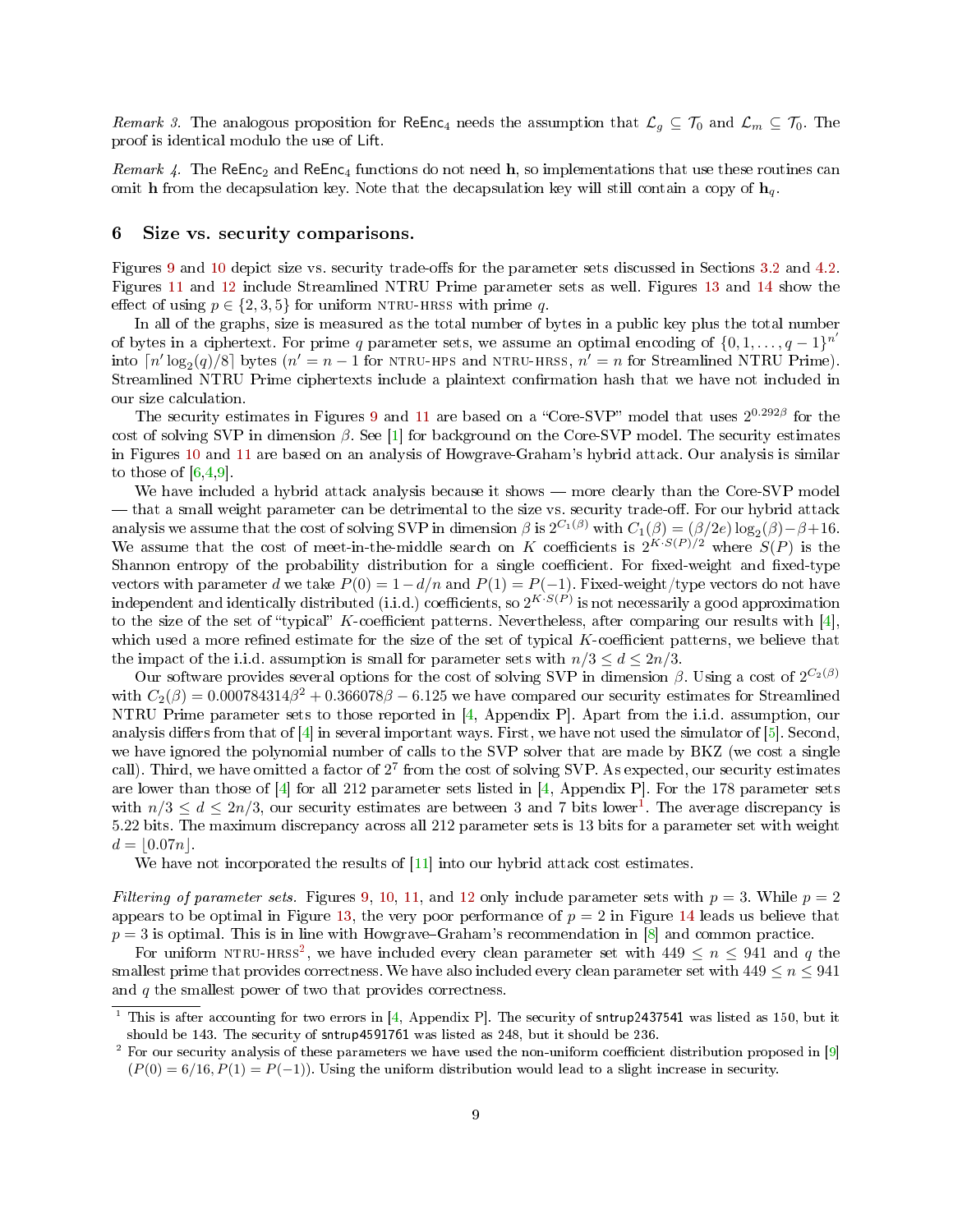<span id="page-9-1"></span>For fixed norm NTRU-HPS and NTRU-HRSS, we have included every clean parameter set with  $449 \leq n \leq$ 941,  $d \in \{|\frac{3n}{8}|, |n/2|, |\frac{3n}{5}|, |\frac{2n}{3}|\}$  (or as close to these four values as possible), and q the smallest prime that provides correctness. We have also included parameter sets with n and d of this form and q the smallest power of two that provides correctness. The choice of weight parameters is somewhat arbitrary. However, by comparing the relative position of points between Figures [9](#page-11-0) and [10,](#page-12-0) one can see that the hybrid attack has a greater impact on the relative security of parameter sets with  $d = \lfloor 3n/8 \rfloor$  than it does on parameter sets with  $d \in \{ |n/2|, |3n/5|, |2n/3| \}$ . We suspect that improved combinatorial attacks will further separate these cases, and that the optimal choice of d lies in  $\lceil n/2, 2n/3 \rceil$ .

We have included all of the Streamlined NTRU Prime parameter sets that were listed in [\[4,](#page-10-6) Appendix P]; i.e. all parameter sets with  $(n, q)$  that are consistent with the requirements of the scheme, have  $500 < n < 950$ , and have  $n < q < 20000$ . The weight parameter of each parameter set is the minimum of  $2|q/32|$  and  $2|n/3|$ . Some of these parameter sets have small weight or unnecessarily large  $q$ . For comparison with our NTRUhps and ntru-hrss parameter sets, we have highlighted the Streamlined NTRU Prime parameter sets with  $n/3 \leq d \leq 2n/3$  and  $q < 18n$ .

# <span id="page-9-0"></span>7 Notes on specific parameter sets.

Naming conventions. We write ntruhrss[n], e.g. ntruhrss701, for an NTRU-HRSS parameter set with  $p = 3$ ,  $q=2^{\lceil 7/2+\log_2(n)\rceil},$   $\mathcal{L}_f=\mathcal{L}_g=\mathcal{T}_+ ,$  and  $\mathcal{L}_r=\mathcal{L}_m=\mathcal{T} .$  We write ntruhps[q][n], e.g. ntruhps2048509, for an NTRU-HPS parameter set with  $p = 3$ , and d the largest even value that provides correctness when  $\mathcal{L}_q = \mathcal{L}_m$  $\mathcal{T}_0(d)$  and  $\mathcal{L}_f = \mathcal{L}_r = \mathcal{T}$ . We write sntrup[q][n] for Streamlined NTRU Prime parameter sets.

Uniform NTRU-HRSS parameters. The prime  $q$  parameter sets in this family have fairly consistent size vs. security trade-offs. They are available at wide range of security levels, and there is little that distinguishes any particular parameter set. On the other hand, there is a sharp discontinuity in the size vs. security graph for parameter sets that use power of two  $q$ . The parameter set ntruhrss701 has the best size vs. security trade-off among uniform NTRU-HRSS parameter sets with power of two  $q$ .

Fixed-weight NTRU-HRSS parameters. It is unlikely that fixed-weight NTRU-HRSS parameter sets are more efficient than fixed-type NTRU-HPS parameter sets. Since the latter typically provide better size vs. security trade-offs, we have chosen not to highlight any fixed-weight NTRU-HRSS parameter sets.

Fixed-type NTRU-HPS parameters. Again, the prime q parameter sets in this family have fairly consistent size vs. security trade-offs for any particular weight. Some parameter sets with power of two  $q$  stand out as having particularly good size vs. security trade-offs. We have highlighted a few of these parameter sets.

- 1. The parameter set ntruhps2048509 has an excellent size vs. security trade-off, especially considering the weight parameter  $(254 = \lfloor n/2 \rfloor)$  and the use of power of two q. With a Core-SVP cost estimate of  $2^{106}$ , it is possible that an attack on the corresponding KEM would be as costly as key search on a block cipher with a 128-bit key.
- 2. The parameter set ntruhps2048677 also has an excellent size vs. security trade-off, especially considering the use of power of two q. The weight parameter is fairly low  $(254 = \lceil 3n/8 \rceil)$ , and may lower confidence in our security analyses. Nevertheless, the security analyses that we have considered place the parameter set higher than ntruhrss701. The combined public key  $+$  ciphertext size of this parameter set is also 416 bytes smaller than that of ntruhrss701.
- 3. The parameter set ntruhps4096701 is among the best analogues for sntrup4591761 in terms of size and security. The weight parameter  $(466 = |2n/3|)$  is higher than that of sntrup4591761  $(286 = 1 + |3n/8|)$ . A more detailed comparison of the two might consider whether a low weight parameter is more or less worrisome than the ring structure that Streamlined NTRU Prime was designed to avoid. A similar parameter set was described in [\[3\]](#page-10-10).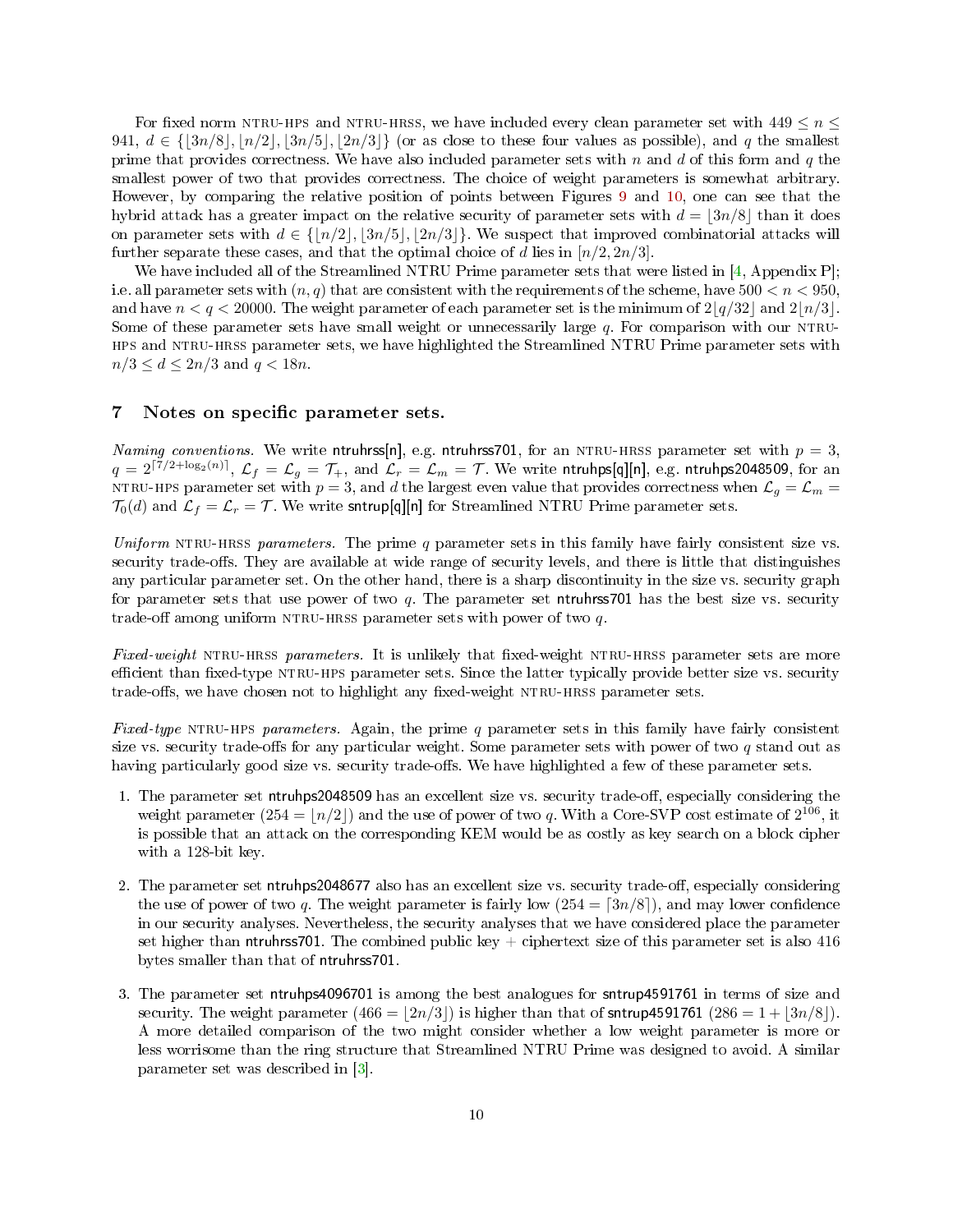<span id="page-10-11"></span>4. The parameter set ntruhps4096821 provides an excellent size vs. security trade-off and a high security level. We have plotted this parameter set with weight  $492 = \lfloor 3n/5 \rfloor$ , however the weight can be increased to  $510 = \lfloor 0.622n \rfloor$  while preserving correctness. With a Core-SVP cost estimate of  $2^{178}$  it is possible that an attack on the corresponding KEM would be as costly as key search on a block cipher with a 192-bit key.

## Streamlined NTRU Prime parameters.

- 1. The parameter set sntrup4591761 was used as a case study in [\[4\]](#page-10-6). It was also recommended in the NTRU Prime NIST submission. It has an excellent size vs. security tradeoff. Its weight parameter is  $286 = |0.376 \cdot n|.$
- 2. The parameter set sntrup7541743 is a good analogue of sntrup4591761 with a larger weight parameter  $(470 = |0.633 \cdot n|).$
- 3. The parameter sets sntrup11923709 and sntrup12241727 are good analogues of ntruhrss701. Both have  $q > 16n$ , so by [\[4,](#page-10-6) Theorem 2.1] they are compatible with the use of uniform sampling routines.
- 4. The parameter set sntrup5167857 provides an excellent size vs. security trade-off and a high security level. It is a good point of comparison with ntruhrss4096821.

# References

- <span id="page-10-4"></span>1. Martin R. Albrecht, Benjamin R. Curtis, Amit Deo, Alex Davidson, Rachel Player, Eamonn W. Postlethwaite, Fernando Virdia, and Thomas Wunderer. Estimate all the LWE, NTRU schemes! Cryptology ePrint Archive, Report 2018/331, 2018. [https://eprint.iacr.org/2018/331.](https://eprint.iacr.org/2018/331) [9](#page-8-3)
- <span id="page-10-1"></span>2. Daniel J. Bernstein. Message to the NIST pqc-forum mailing list, 12 May 2018. [https://groups.google.com/](https://groups.google.com/a/list.nist.gov/d/msg/pqc-forum/l5IaJTe_pUI/QKaLZ4uMAAAJ) [a/list.nist.gov/d/msg/pqc-forum/l5IaJTe\\_pUI/QKaLZ4uMAAAJ.](https://groups.google.com/a/list.nist.gov/d/msg/pqc-forum/l5IaJTe_pUI/QKaLZ4uMAAAJ) [2](#page-1-5)
- <span id="page-10-10"></span>3. Daniel J. Bernstein. Lattice-based public-key cryptosystems. Invited lecture at PQCRYPTO Mini-School. Institute for Information Science, Academia Sinica, Taipei, 27 June 2018. [https://cr.yp.to/talks.html#2018.06.](https://cr.yp.to/talks.html#2018.06.27-1)  $27 - 1$  [10](#page-9-1)
- <span id="page-10-6"></span>4. Daniel J. Bernstein, Chitchanok Chuengsatiansup, Tanja Lange, and Christine van Vredendaal. NTRU Prime: reducing attack surface at low cost. In International Conference on Selected Areas in Cryptography, pages 235–260. Springer, 2017. [9,](#page-8-3) [10,](#page-9-1) [11](#page-10-11)
- <span id="page-10-7"></span>5. Yuanmi Chen and Phong Q. Nguyen. BKZ 2.0: Better lattice security estimates. In Dong Hoon Lee and Xiaoyun Wang, editors, Advances in Cryptology - ASIACRYPT 2011, volume 7073 of LNCS, pages 1-20. Springer, 2011. [http://www.iacr.org/archive/asiacrypt2011/70730001/70730001.pdf.](http://www.iacr.org/archive/asiacrypt2011/70730001/70730001.pdf) [9](#page-8-3)
- <span id="page-10-5"></span>6. Jeff Hoffstein, Jill Pipher, John M. Schanck, Joseph H. Silverman, William Whyte, and Zhenfei Zhang. Choosing parameters for NTRUEncrypt. In Helena Handschuh, editor, Cryptographers' Track at the RSA Conference CTA-RSA 2017, volume 10159 of LNCS, pages 3-18. Springer, 2017. [https://eprint.iacr.org/2015/708.](https://eprint.iacr.org/2015/708) [9](#page-8-3)
- <span id="page-10-2"></span>7. Jerey Hostein, Jill Pipher, and Joseph H. Silverman. NTRU: A ring-based public key cryptosystem. In Joe P. Buhler, editor, Algorithmic Number Theory - ANTS-III, volume 1423 of LNCS, pages 267-288. Springer, 1998. [http://dx.doi.org/10.1007/BFb0054868.](http://dx.doi.org/10.1007/BFb0054868) [2](#page-1-5)
- <span id="page-10-9"></span>8. Nick Howgrave-Graham. A hybrid lattice-reduction and meet-in-the-middle attack against NTRU. In Alfred Menezes, editor, Advances in Cryptology - CRYPTO 2007, volume 4622 of LNCS, pages 150-169. Springer, 2007. [http://www.iacr.org/archive/crypto2007/46220150/46220150.pdf.](http://www.iacr.org/archive/crypto2007/46220150/46220150.pdf) [9](#page-8-3)
- <span id="page-10-3"></span>9. Andreas Hülsing, Joost Rijneveld, John Schanck, and Peter Schwabe. High-speed key encapsulation from NTRU. In International Conference on Cryptographic Hardware and Embedded Systems, pages 232-252. Springer, 2017. [3,](#page-2-5) [4,](#page-3-2) [8,](#page-7-4) [9](#page-8-3)
- <span id="page-10-0"></span>10. Tsunekazu Saito, Keita Xagawa, and Takashi Yamakawa. Tightly-secure key-encapsulation mechanism in the quantum random oracle model. In Annual International Conference on the Theory and Applications of Crypto-graphic Techniques, pages 520-551. Springer, 2018. [1,](#page-0-0) [4,](#page-3-2) [8](#page-7-4)
- <span id="page-10-8"></span>11. Thomas Wunderer. Revisiting the hybrid attack: Improved analysis and rened security estimates. Cryptology ePrint Archive, Report 2016/733, 2016. [https://eprint.iacr.org/2016/733.](https://eprint.iacr.org/2016/733) [9](#page-8-3)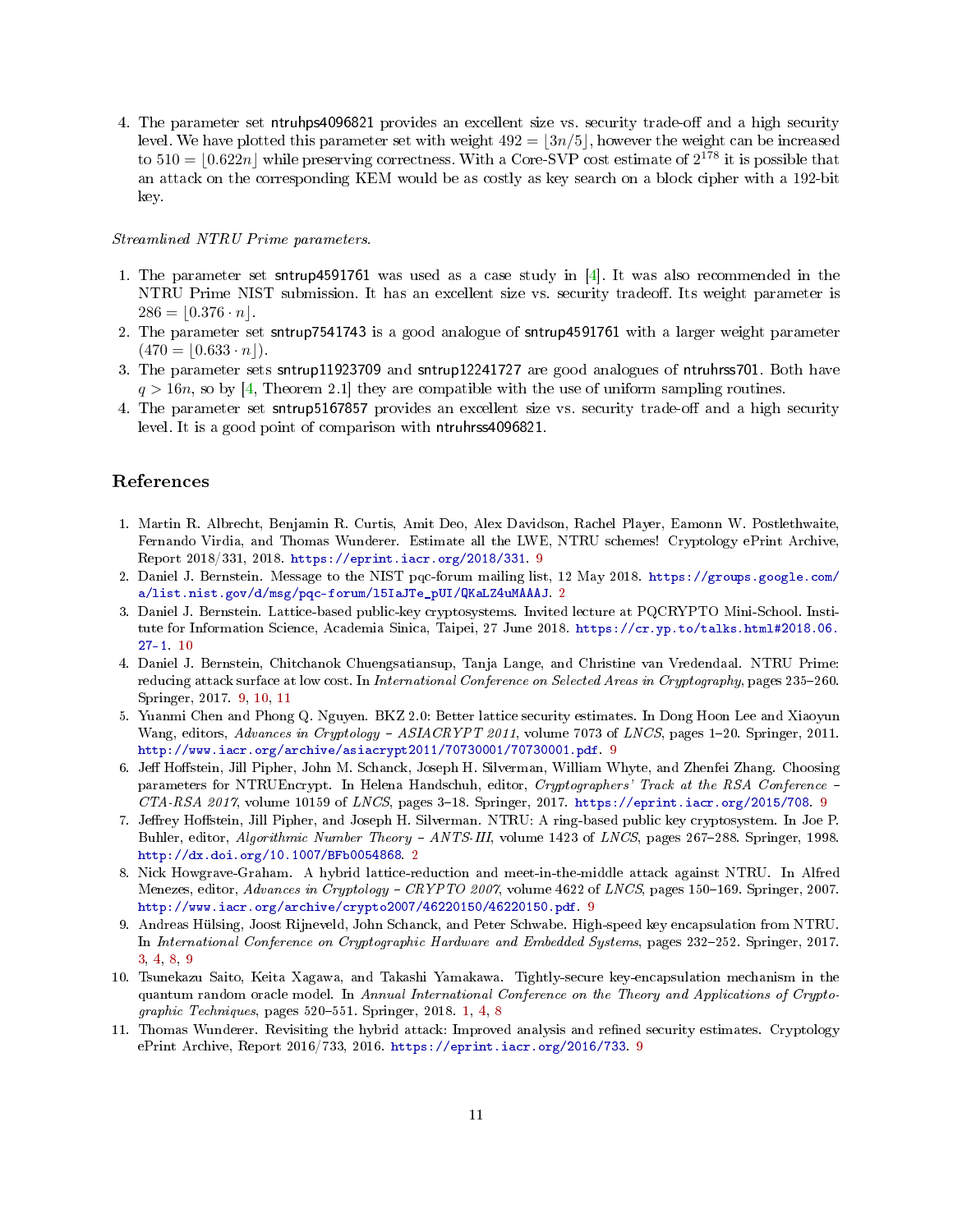<span id="page-11-0"></span>

Fig. 9: Size vs. security trade-offs as described in Section [6.](#page-8-0) Lines connect parameter sets that use the same n. All of the parameter sets use  $p\,=\,3$ . The "fixed type  $d$ " parameter sets take  $\mathcal{L}_g\,=\,\mathcal{L}_m\,=\,\mathcal{T}_0(d)$  and  $\mathcal{L}_f=\mathcal{L}_r=\mathcal{T}$  . The "fixed weight  $d$ " parameter sets take  $\mathcal{L}_f=\mathcal{L}_g=\mathcal{T}_+(d),$   $\mathcal{L}_r=\mathcal{T}(d),$  and  $\mathcal{L}_m=\mathcal{T}$  . All parameter sets are clean, correct, and use the smallest  $q$  available. Security is evaluated using a Core-SVP model.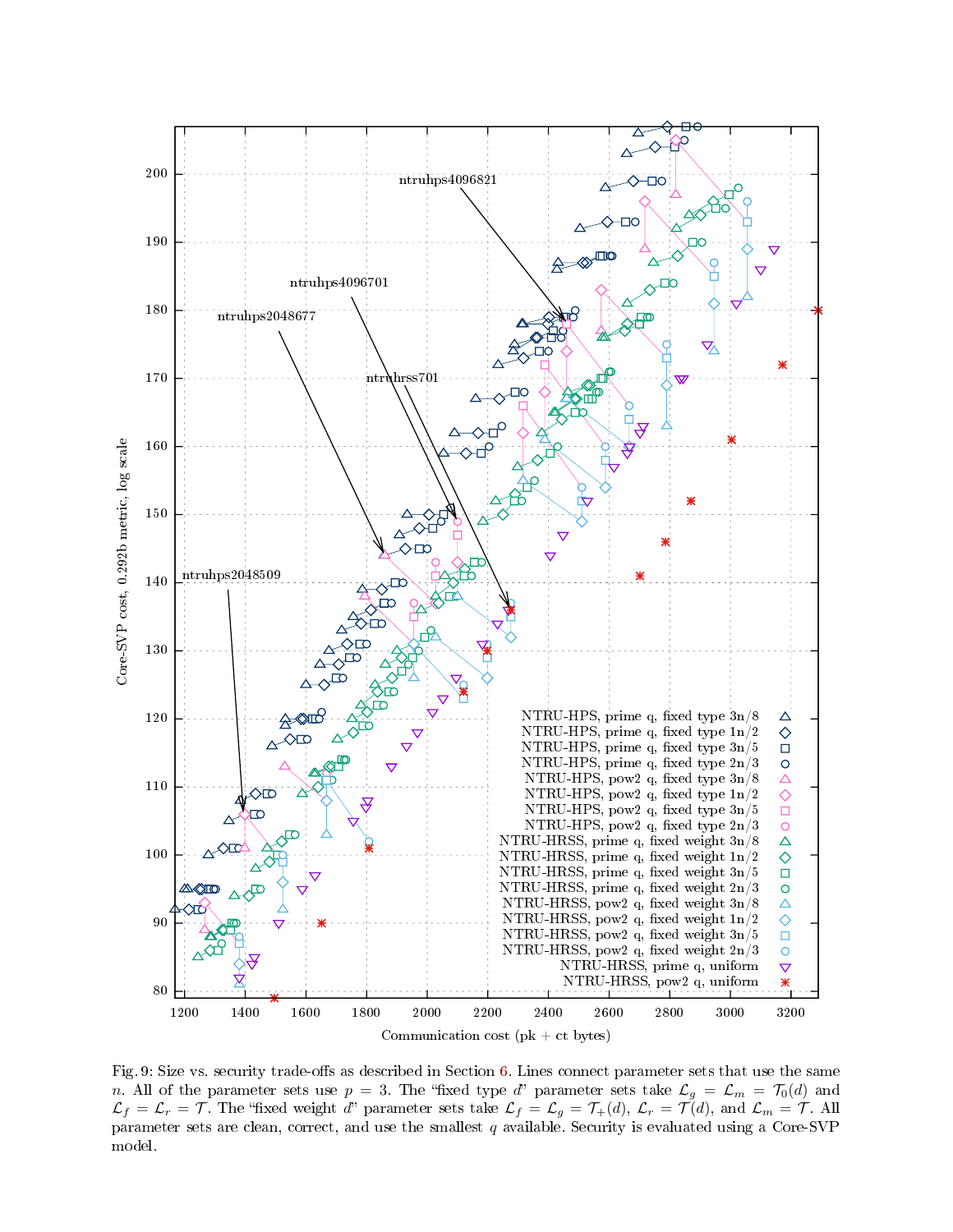<span id="page-12-0"></span>

Fig. 10: Size vs. security trade-offs as described in Section [6.](#page-8-0) Lines connect parameter sets that use the same n. All of the parameter sets use  $p\,=\,3$ . The "fixed type  $d$ " parameter sets take  $\mathcal{L}_g\,=\,\mathcal{L}_m\,=\,\mathcal{T}_0(d)$  and  $\mathcal{L}_f=\mathcal{L}_r=\mathcal{T}$  . The "fixed weight  $d$ " parameter sets take  $\mathcal{L}_f=\mathcal{L}_g=\mathcal{T}_+(d),$   $\mathcal{L}_r=\mathcal{T}(d),$  and  $\mathcal{L}_m=\mathcal{T}$  . All parameter sets are clean, correct, and use the smallest  $q$  available. Security is evaluated with respect to the hybrid attack.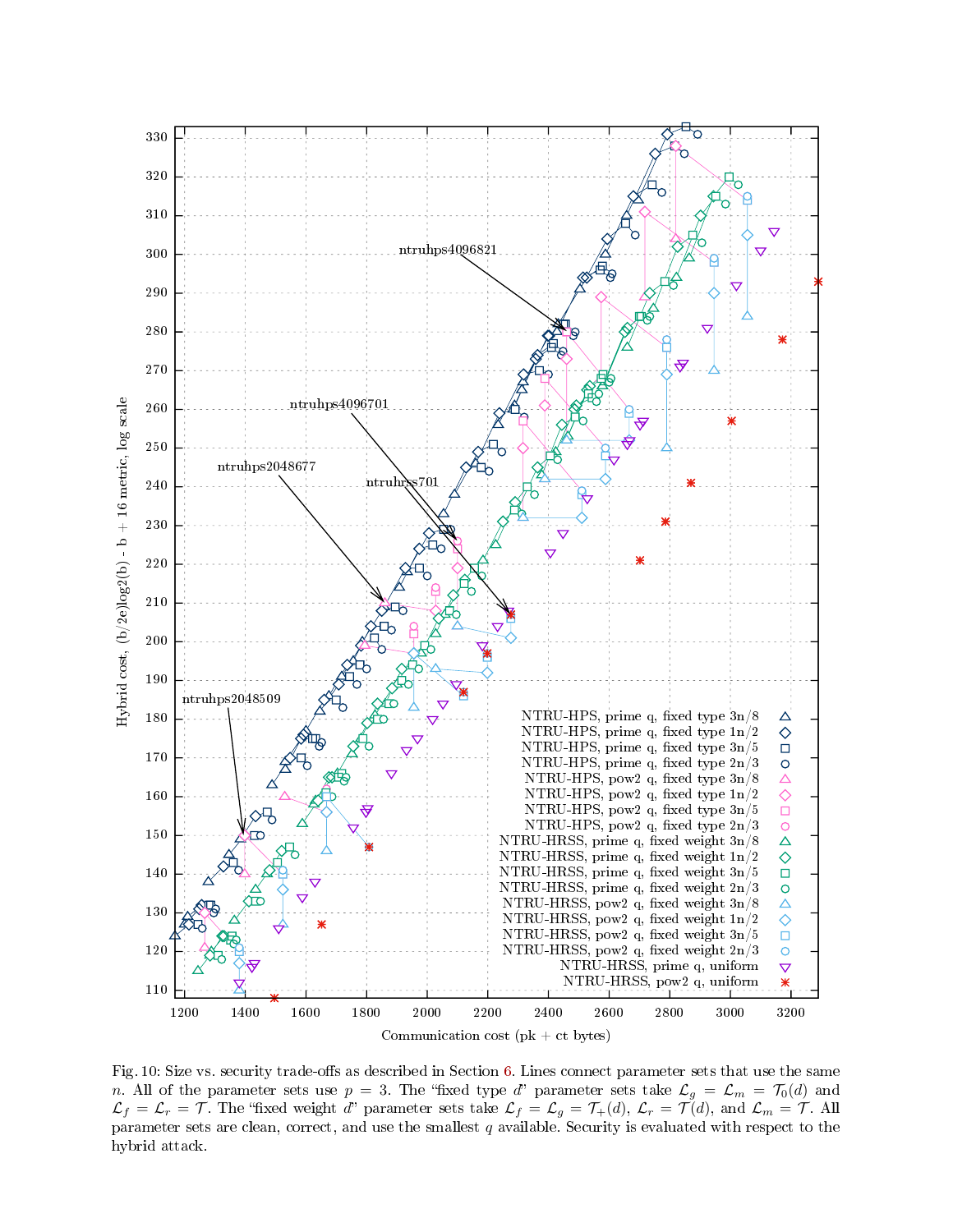<span id="page-13-0"></span>

Fig. 11: The data of Figure [9](#page-11-0) plotted alongside Streamlined NTRU Prime parameters. The same Core-SVP analysis has been applied to the Streamlined NTRU Prime parameters.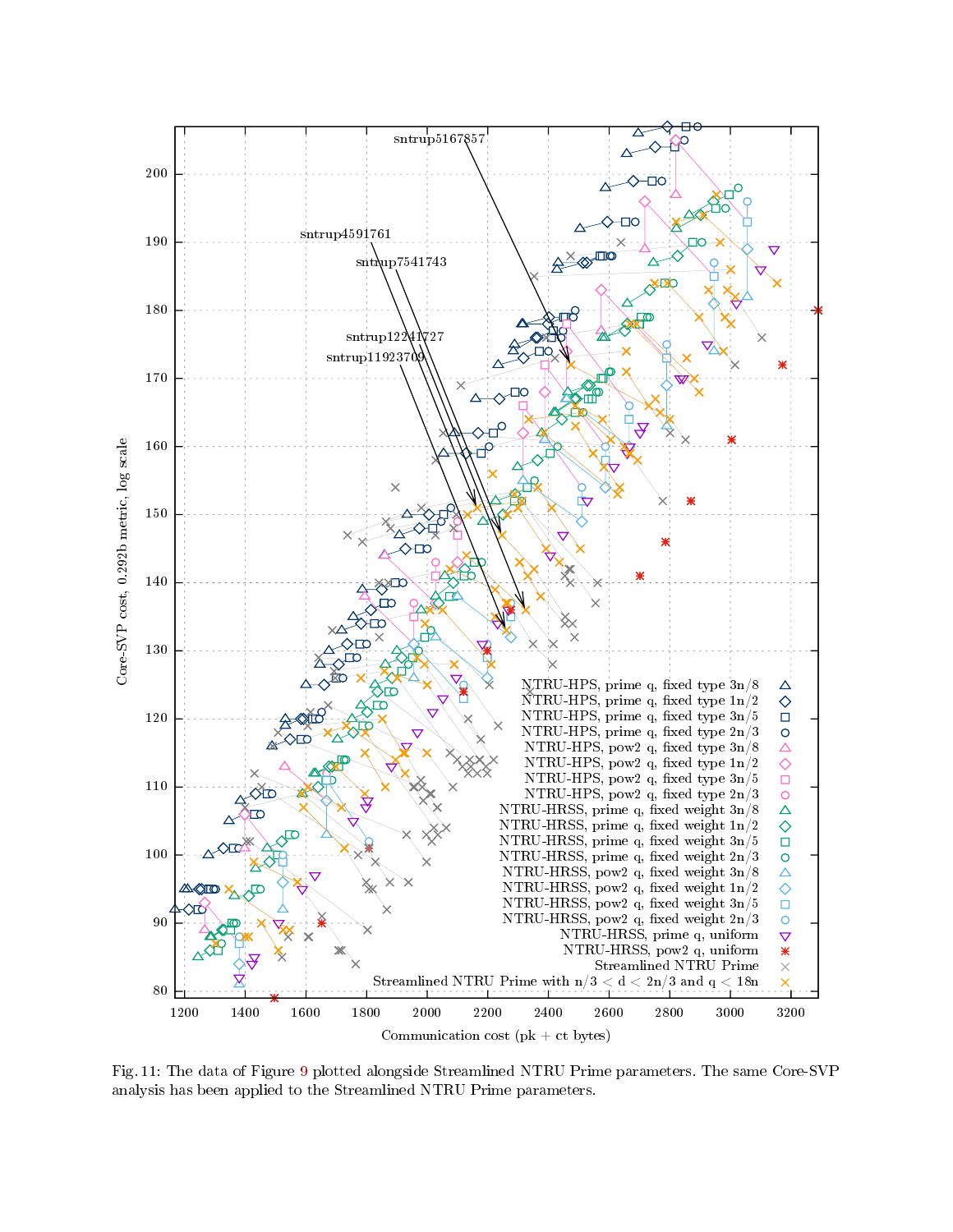<span id="page-14-0"></span>

Fig. 12: The data from Figure [10](#page-12-0) plotted alongside Streamlined NTRU Prime parameters. The same hybrid attack analysis has been applied to the Streamlined NTRU Prime parameters.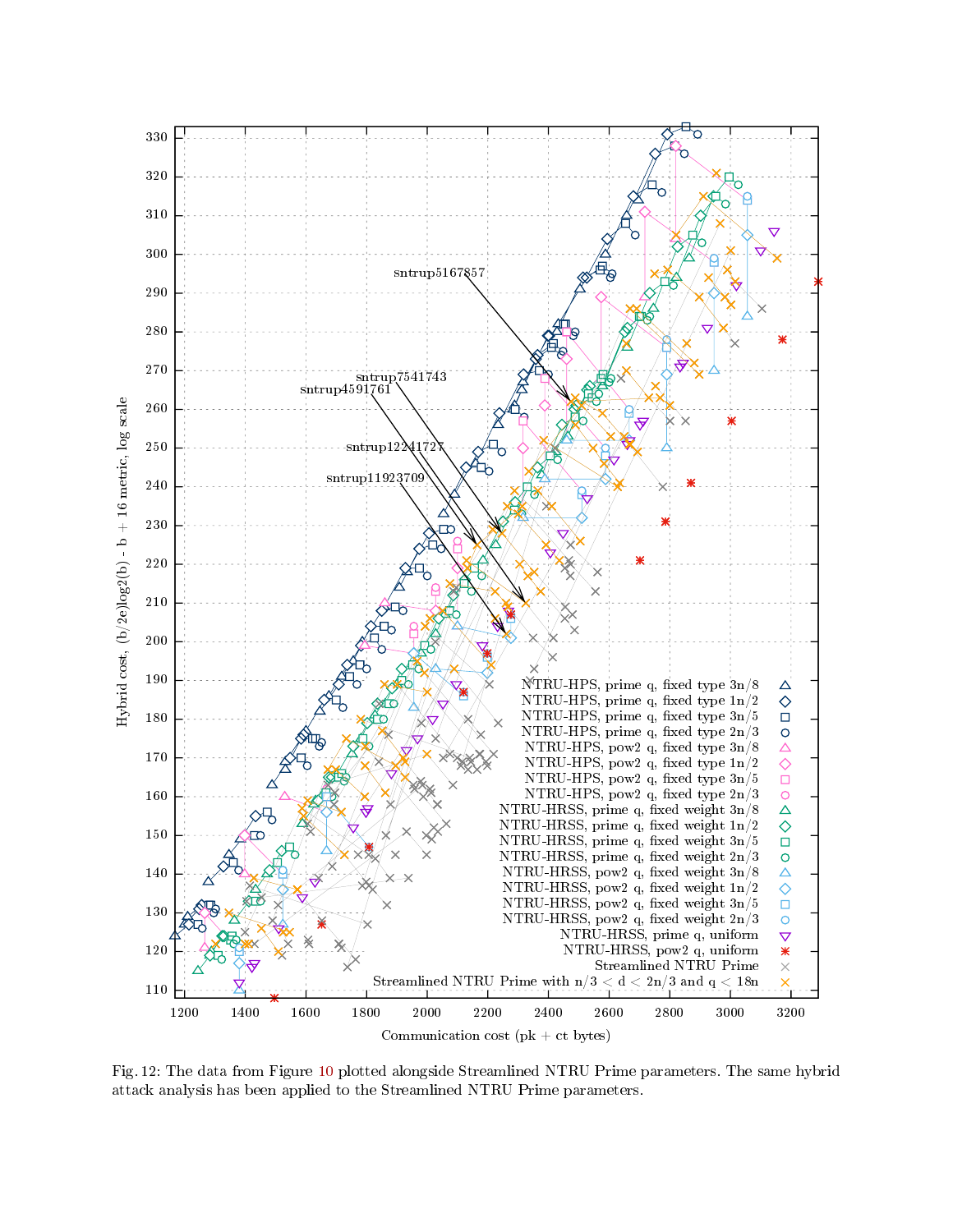<span id="page-15-0"></span>

Fig. 13: Size vs. security trade-offs for NTRU-HRSS parameters with q prime and  $p \in \{2, 3, 5\}$ . Security is evaluated using a Core-SVP model.